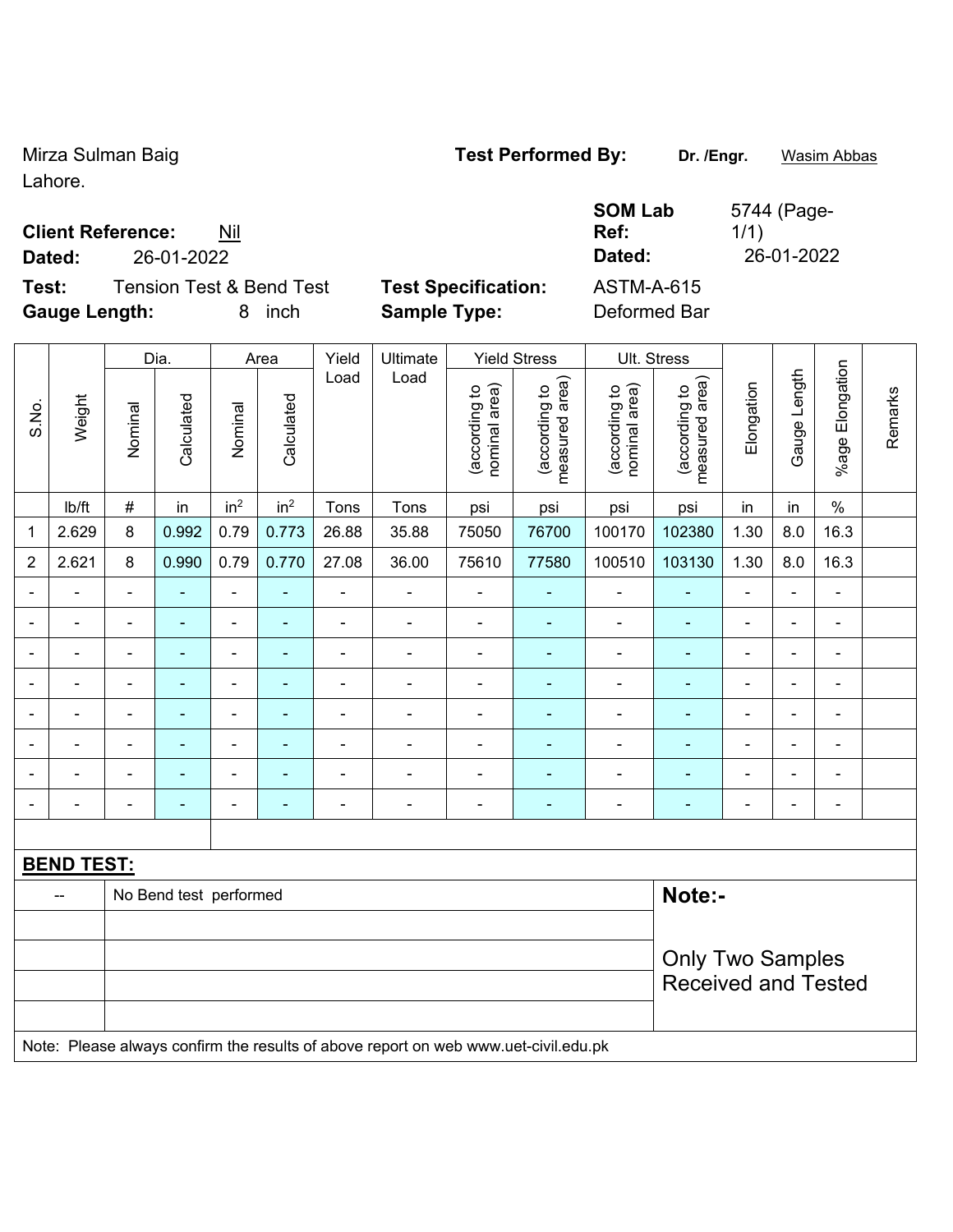Maj Adnan Khalid (R) **Test Performed By:** Dr. /Engr. **S. Asad Ali Gillani** Ali Gillani Dy Dir MTL DHA Lhr,(External Electification Sys (U/G) Of IVY Green Sec-Z DHA Ph-VIII (M/s NLC))

**Dated:** 21-01-2022 **Dated:** 26-01-2022

**Test:** Tension Test & Bend Test **Test Specification:** ASTM-A-615 **Gauge Length:** 8 inch **Sample Type:** Deformed Bar (AFCO Steel)

| <b>SOM Lab</b> | 5746 (Page- |
|----------------|-------------|
| Ref:           | 1/1)        |
| Dated:         | 26-01-2022  |
|                |             |

|                |                   |                | Dia.                                                             |                 | Area                     | Yield          | Ultimate                 |                                | <b>Yield Stress</b>             |                                | Ult. Stress                     |                          |                |                       |         |
|----------------|-------------------|----------------|------------------------------------------------------------------|-----------------|--------------------------|----------------|--------------------------|--------------------------------|---------------------------------|--------------------------------|---------------------------------|--------------------------|----------------|-----------------------|---------|
| S.No.          | Weight            | Nominal        | Calculated                                                       | Nominal         | Calculated               | Load           | Load                     | nominal area)<br>(according to | measured area)<br>(according to | nominal area)<br>(according to | measured area)<br>(according to | Elongation               | Gauge Length   | Elongation<br>$%$ age | Remarks |
|                | lb/ft             | $\#$           | in                                                               | in <sup>2</sup> | in <sup>2</sup>          | Tons           | Tons                     | psi                            | psi                             | psi                            | psi                             | in                       | in             | $\%$                  |         |
| $\mathbf{1}$   | 1.500             | 6              | 0.749                                                            | 0.44            | 0.441                    | 17.86          | 22.24                    | 89520                          | 89320                           | 111490                         | 111240                          | 1.10                     | 8.0            | 13.8                  |         |
| $\overline{2}$ | 1.495             | 6              | 0.748                                                            | 0.44            | 0.439                    | 17.45          | 22.17                    | 87480                          | 87680                           | 111130                         | 111390                          | 1.00                     | 8.0            | 12.5                  |         |
|                |                   | ÷              |                                                                  | $\blacksquare$  | $\overline{\phantom{a}}$ |                |                          | $\blacksquare$                 | ÷                               | $\blacksquare$                 | $\blacksquare$                  | $\blacksquare$           | $\blacksquare$ |                       |         |
|                |                   | -              | $\overline{\phantom{0}}$                                         | ÷               | ۰                        | $\blacksquare$ | $\blacksquare$           | $\overline{\phantom{a}}$       | ۰                               | $\blacksquare$                 | $\overline{\phantom{0}}$        | $\overline{\phantom{0}}$ | $\blacksquare$ | $\blacksquare$        |         |
|                |                   | $\blacksquare$ | $\blacksquare$                                                   | $\blacksquare$  | ٠                        | $\blacksquare$ | $\blacksquare$           | $\blacksquare$                 | $\blacksquare$                  | $\blacksquare$                 | ٠                               | $\blacksquare$           | $\blacksquare$ | $\blacksquare$        |         |
|                |                   | $\blacksquare$ | $\blacksquare$                                                   | $\blacksquare$  | $\overline{\phantom{a}}$ | $\blacksquare$ |                          | $\blacksquare$                 | $\overline{\phantom{a}}$        | $\blacksquare$                 | $\blacksquare$                  | $\overline{\phantom{a}}$ | $\blacksquare$ | $\blacksquare$        |         |
|                |                   | -              | $\blacksquare$                                                   | ٠               | ۰                        |                | $\blacksquare$           | ٠                              | ۰                               | $\overline{\phantom{0}}$       | ٠                               | ٠                        | -              | $\blacksquare$        |         |
|                |                   | ä,             | $\blacksquare$                                                   | $\blacksquare$  | ÷                        | $\blacksquare$ | $\overline{\phantom{0}}$ | $\blacksquare$                 | $\blacksquare$                  | $\blacksquare$                 | ٠                               | $\blacksquare$           | $\blacksquare$ | $\blacksquare$        |         |
|                |                   | $\blacksquare$ | $\blacksquare$                                                   | $\blacksquare$  |                          |                |                          | $\blacksquare$                 | $\blacksquare$                  | $\overline{\phantom{a}}$       | $\blacksquare$                  | $\blacksquare$           |                | $\blacksquare$        |         |
|                |                   | $\blacksquare$ | $\blacksquare$                                                   | ٠               | $\overline{\phantom{0}}$ | $\blacksquare$ | $\blacksquare$           | $\qquad \qquad \blacksquare$   | ۰                               | $\overline{\phantom{0}}$       | $\overline{\phantom{0}}$        | $\blacksquare$           | ۰              | $\blacksquare$        |         |
|                |                   |                |                                                                  |                 |                          |                |                          |                                |                                 |                                |                                 |                          |                |                       |         |
|                | <b>BEND TEST:</b> |                |                                                                  |                 |                          |                |                          |                                |                                 |                                |                                 |                          |                |                       |         |
|                | #6                |                | Sample bend through 180 degrees Satisfactorily without any crack |                 | Note:-                   |                |                          |                                |                                 |                                |                                 |                          |                |                       |         |
|                |                   |                |                                                                  |                 |                          |                |                          |                                |                                 |                                |                                 |                          |                |                       |         |
|                |                   |                |                                                                  |                 |                          |                |                          |                                |                                 |                                | <b>Only Three Samples</b>       |                          |                |                       |         |
|                |                   |                |                                                                  |                 |                          |                |                          |                                |                                 |                                | <b>Received and Tested</b>      |                          |                |                       |         |
|                |                   |                |                                                                  |                 |                          |                |                          |                                |                                 |                                |                                 |                          |                |                       |         |

Note: Please always confirm the results of above report on web www.uet-civil.edu.pk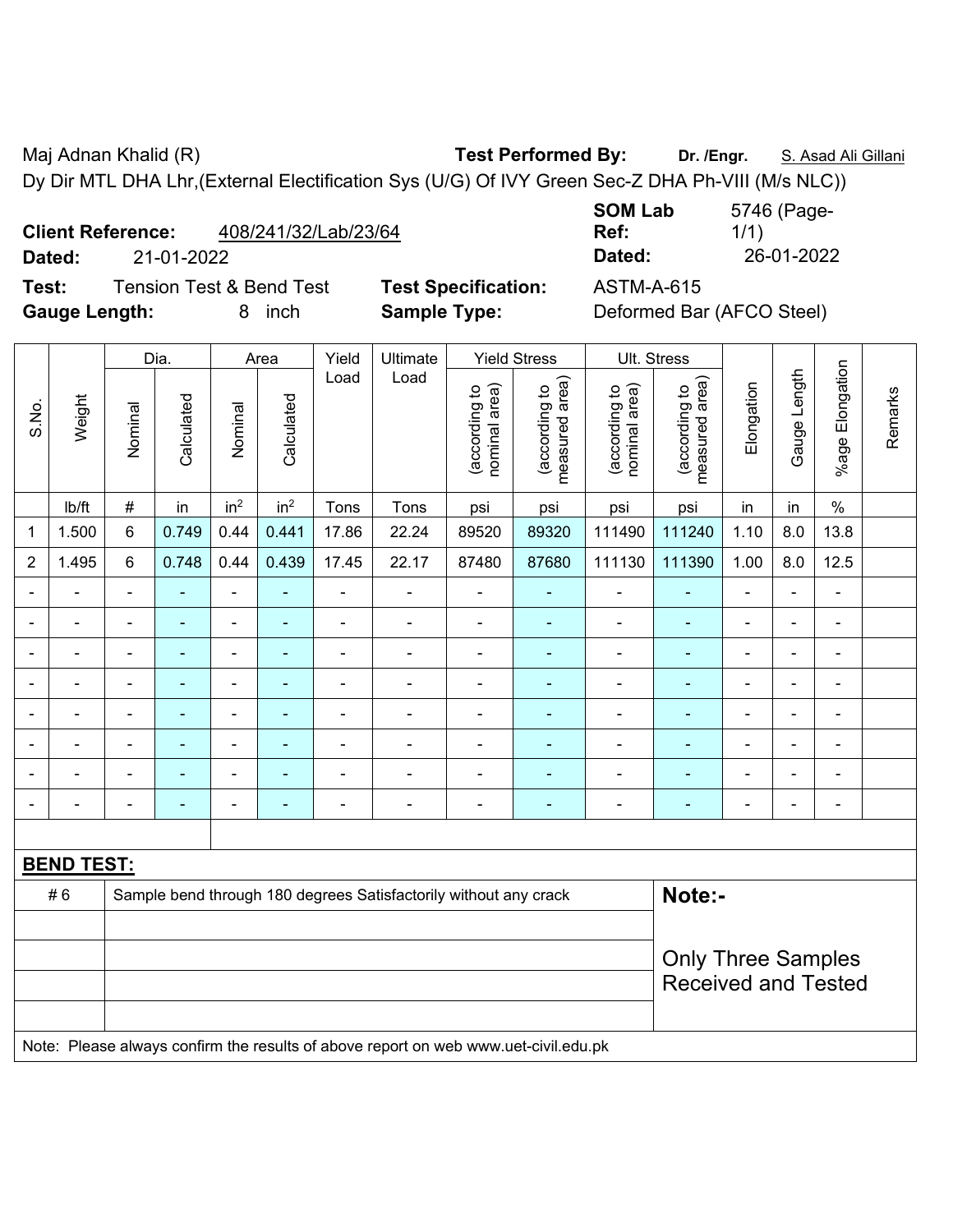Col Tajamal Hussain Riaz ® **Test Performed By: Dr. /Engr.** Asad Ali Gillani RE CSM ACE Limited.Multan

**Test:** Tension Test & Bend Test **Test Specification:** ASTM-A-615 **Gauge Length:** 8 inch **Sample Type:** Deformed Bar (Union Steel)

|                          |            |                      | <b>SOM Lab</b> | 5747 (Page- |
|--------------------------|------------|----------------------|----------------|-------------|
| <b>Client Reference:</b> |            | ACE/RE/CSM/2021/0025 | Ref:           | 1/1)        |
| Dated:                   | 25-01-2022 |                      | Dated:         | 26-01-2022  |

|                |                      |                | Dia.                                                             |                              | Area            | Yield                  | Ultimate                                                                            |                                | <b>Yield Stress</b>             |                                | Ult. Stress                     |                |              |                          |         |
|----------------|----------------------|----------------|------------------------------------------------------------------|------------------------------|-----------------|------------------------|-------------------------------------------------------------------------------------|--------------------------------|---------------------------------|--------------------------------|---------------------------------|----------------|--------------|--------------------------|---------|
| S.No.          | Weight               | Nominal        | Calculated                                                       | Nominal                      | Calculated      | Load                   | Load                                                                                | nominal area)<br>(according to | (according to<br>measured area) | nominal area)<br>(according to | (according to<br>measured area) | Elongation     | Gauge Length | Elongation<br>$%$ age    | Remarks |
|                | lb/ft                | #              | in                                                               | in <sup>2</sup>              | in <sup>2</sup> | Tons                   | Tons                                                                                | psi                            | psi                             | psi                            | psi                             | in             | in           | $\%$                     |         |
| 1              | 2.557                | 8              | 0.978                                                            | 0.79                         | 0.751           | 25.54                  | 33.20                                                                               | 71290                          | 74990                           | 92690                          | 97500                           | 1.00           | 8.0          | 12.5                     |         |
| $\overline{2}$ | 2.545                | 8              | 0.976                                                            | 0.79                         | 0.748           | 25.64                  | 33.30                                                                               | 71570                          | 75590                           | 92970                          | 98190                           | 1.20           | 8.0          | 15.0                     |         |
| 3              | 1.453                | 6              | 0.737                                                            | 0.44                         | 0.427           | 15.29                  | 19.67                                                                               | 76640                          | 78980                           | 98610                          | 101620                          | 1.20           | 8.0          | 15.0                     |         |
| 4              | 1.514                | 6              | 0.753                                                            | 0.44                         | 0.445           | 15.39                  | 19.69                                                                               | 77160                          | 76290                           | 98720                          | 97610                           | 1.20           | 8.0          | 15.0                     |         |
| 5              | 0.662                | $\overline{4}$ | 0.498                                                            | 0.20                         | 0.195           | 6.73                   | 8.21                                                                                | 74190                          | 76090                           | 90490                          | 92810                           | 1.20           | 8.0          | 15.0                     |         |
| 6              | 0.663                | $\overline{4}$ | 0.498                                                            | 0.20                         | 0.195           | 6.73                   | 8.26                                                                                | 74190                          | 76090                           | 91050                          | 93390                           | 1.10           | 8.0          | 13.8                     |         |
|                |                      |                |                                                                  | ä,                           |                 |                        |                                                                                     |                                |                                 |                                |                                 |                |              |                          |         |
|                | $\blacksquare$       |                | $\blacksquare$                                                   | $\qquad \qquad \blacksquare$ |                 | $\blacksquare$         | $\frac{1}{2}$                                                                       |                                | ۰                               | ۰                              | ÷                               | $\blacksquare$ |              | $\blacksquare$           |         |
|                |                      |                | $\blacksquare$                                                   | ÷,                           |                 |                        | ÷                                                                                   | $\blacksquare$                 | ۰                               | ۰                              | ۰                               |                |              | $\overline{\phantom{a}}$ |         |
|                |                      |                |                                                                  |                              |                 |                        |                                                                                     | $\blacksquare$                 | ÷                               | ۰                              | ÷                               |                |              | $\blacksquare$           |         |
|                | <b>Witnessed By:</b> |                |                                                                  |                              |                 | Ghulam Rasool (ACE-MI) |                                                                                     |                                |                                 |                                |                                 |                |              |                          |         |
|                | <b>BEND TEST:</b>    |                |                                                                  |                              |                 |                        |                                                                                     |                                |                                 |                                |                                 |                |              |                          |         |
|                | #8                   |                |                                                                  |                              |                 |                        | Sample bend through 180 degrees Satisfactorily without any crack                    |                                |                                 |                                | Note:-                          |                |              |                          |         |
|                | #6                   |                | Sample bend through 180 degrees Satisfactorily without any crack |                              |                 |                        |                                                                                     |                                |                                 |                                |                                 |                |              |                          |         |
|                | #4                   |                |                                                                  |                              |                 |                        | Sample bend through 180 degrees Satisfactorily without any crack                    |                                |                                 |                                | <b>Only Nine Samples</b>        |                |              |                          |         |
|                |                      |                |                                                                  |                              |                 |                        |                                                                                     |                                |                                 |                                | <b>Received and Tested</b>      |                |              |                          |         |
|                |                      |                |                                                                  |                              |                 |                        |                                                                                     |                                |                                 |                                |                                 |                |              |                          |         |
|                |                      |                |                                                                  |                              |                 |                        | Note: Please always confirm the results of above report on web www.uet-civil.edu.pk |                                |                                 |                                |                                 |                |              |                          |         |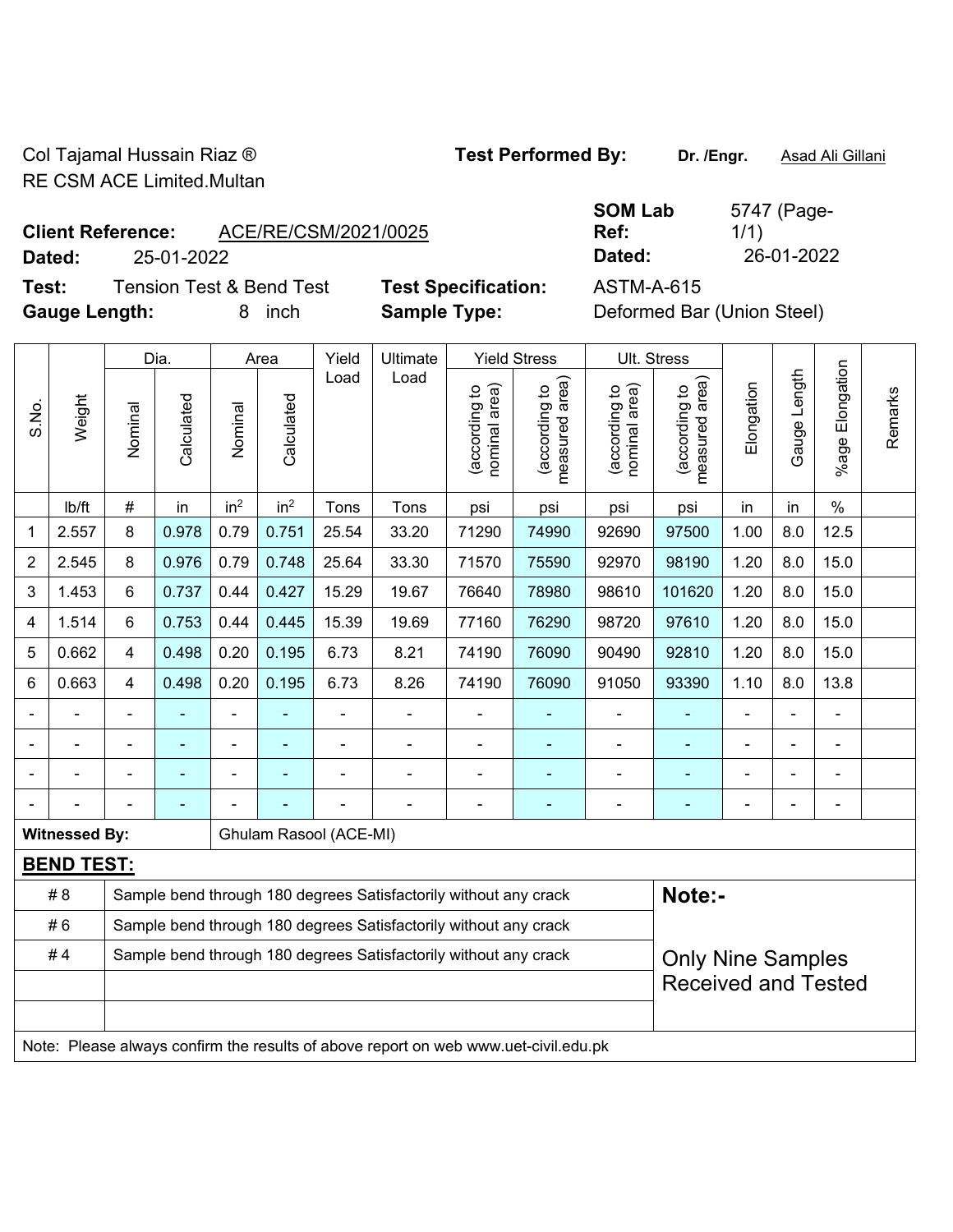Majeed Associates **Test Performed By:** Dr. /Engr. **Asad Ali Gillani** Associates **Number 2016** 2017

Engrs & Contractors.(Project: Allied Bank Warehouse Pakpatan Rd Sahiwal)

**Client Reference:** Nil

**Test:** Tension Test & Bend Test **Test Specification:** ASTM-A-615 **Gauge Length:** 8 inch **Sample Type:** Deformed Bar (AFCO Steel)

**SOM Lab Ref:**  5748 (Page-1/1) **Dated:** 25-01-2022 **Dated:** 26-01-2022

|                |                   |                                                                  | Dia.       |                              | Area            | Yield          | Ultimate                                                                            |                                | <b>Yield Stress</b>                         |                                | Ult. Stress                     |                |                          |                 |         |
|----------------|-------------------|------------------------------------------------------------------|------------|------------------------------|-----------------|----------------|-------------------------------------------------------------------------------------|--------------------------------|---------------------------------------------|--------------------------------|---------------------------------|----------------|--------------------------|-----------------|---------|
| S.No.          | Weight            | Nominal                                                          | Calculated | Nominal                      | Calculated      | Load           | Load                                                                                | nominal area)<br>(according to | (according to<br>neasured area)<br>measured | nominal area)<br>(according to | measured area)<br>(according to | Elongation     | Gauge Length             | %age Elongation | Remarks |
|                | lb/ft             | $\#$                                                             | in         | in <sup>2</sup>              | in <sup>2</sup> | Tons           | Tons                                                                                | psi                            | psi                                         | psi                            | psi                             | in             | in                       | $\frac{0}{0}$   |         |
| 1              | 2.502             | 8                                                                | 0.967      | 0.79                         | 0.735           | 24.52          | 33.79                                                                               | 68440                          | 73560                                       | 94340                          | 101400                          | 1.20           | 8.0                      | 15.0            |         |
| $\overline{2}$ | 2.496             | 8                                                                | 0.967      | 0.79                         | 0.734           | 24.54          | 33.56                                                                               | 68500                          | 73730                                       | 93680                          | 100830                          | 1.40           | 8.0                      | 17.5            |         |
| 3              | 1.490             | 6                                                                | 0.747      | 0.44                         | 0.438           | 17.55          | 21.89                                                                               | 87990                          | 88390                                       | 109700                         | 110200                          | 1.10           | 8.0                      | 13.8            |         |
| 4              | 1.488             | 6                                                                | 0.746      | 0.44                         | 0.437           | 17.53          | 21.99                                                                               | 87880                          | 88490                                       | 110210                         | 110970                          | 1.20           | 8.0                      | 15.0            |         |
| 5              | 0.652             | 4                                                                | 0.494      | 0.20                         | 0.192           | 6.14           | 8.02                                                                                | 67670                          | 70490                                       | 88470                          | 92150                           | 1.20           | 8.0                      | 15.0            |         |
| 6              | 0.650             | 4                                                                | 0.493      | 0.20                         | 0.191           | 6.39           | 8.18                                                                                | 70480                          | 73800                                       | 90150                          | 94400                           | 1.00           | 8.0                      | 12.5            |         |
|                |                   | $\blacksquare$                                                   |            | ÷                            |                 | ä,             |                                                                                     | $\blacksquare$                 |                                             | $\blacksquare$                 |                                 |                |                          | $\blacksquare$  |         |
|                | $\blacksquare$    | $\blacksquare$                                                   | ÷,         | ÷,                           | ÷               | $\blacksquare$ | $\blacksquare$                                                                      | $\blacksquare$                 | $\blacksquare$                              | $\qquad \qquad \blacksquare$   | $\blacksquare$                  | $\blacksquare$ |                          | $\blacksquare$  |         |
|                |                   | $\blacksquare$                                                   | ä,         | $\qquad \qquad \blacksquare$ | $\overline{a}$  |                | $\blacksquare$                                                                      | $\blacksquare$                 | $\blacksquare$                              | -                              | ÷                               |                |                          | $\blacksquare$  |         |
|                |                   |                                                                  |            |                              |                 |                |                                                                                     | $\blacksquare$                 | ä,                                          | $\blacksquare$                 |                                 |                |                          | L,              |         |
|                |                   |                                                                  |            |                              |                 |                |                                                                                     |                                |                                             |                                |                                 |                |                          |                 |         |
|                | <b>BEND TEST:</b> |                                                                  |            |                              |                 |                |                                                                                     |                                |                                             |                                |                                 |                |                          |                 |         |
|                | # 8               |                                                                  |            |                              |                 |                | Sample bend through 180 degrees Satisfactorily without any crack                    |                                |                                             |                                | Note:-                          |                |                          |                 |         |
|                | #6                | Sample bend through 180 degrees Satisfactorily without any crack |            |                              |                 |                |                                                                                     |                                |                                             |                                |                                 |                |                          |                 |         |
|                | #4                |                                                                  |            |                              |                 |                | Sample bend through 180 degrees Satisfactorily without any crack                    |                                |                                             |                                |                                 |                | <b>Only Nine Samples</b> |                 |         |
|                |                   |                                                                  |            |                              |                 |                |                                                                                     |                                |                                             |                                | <b>Received and Tested</b>      |                |                          |                 |         |
|                |                   |                                                                  |            |                              |                 |                |                                                                                     |                                |                                             |                                |                                 |                |                          |                 |         |
|                |                   |                                                                  |            |                              |                 |                | Note: Please always confirm the results of above report on web www.uet-civil.edu.pk |                                |                                             |                                |                                 |                |                          |                 |         |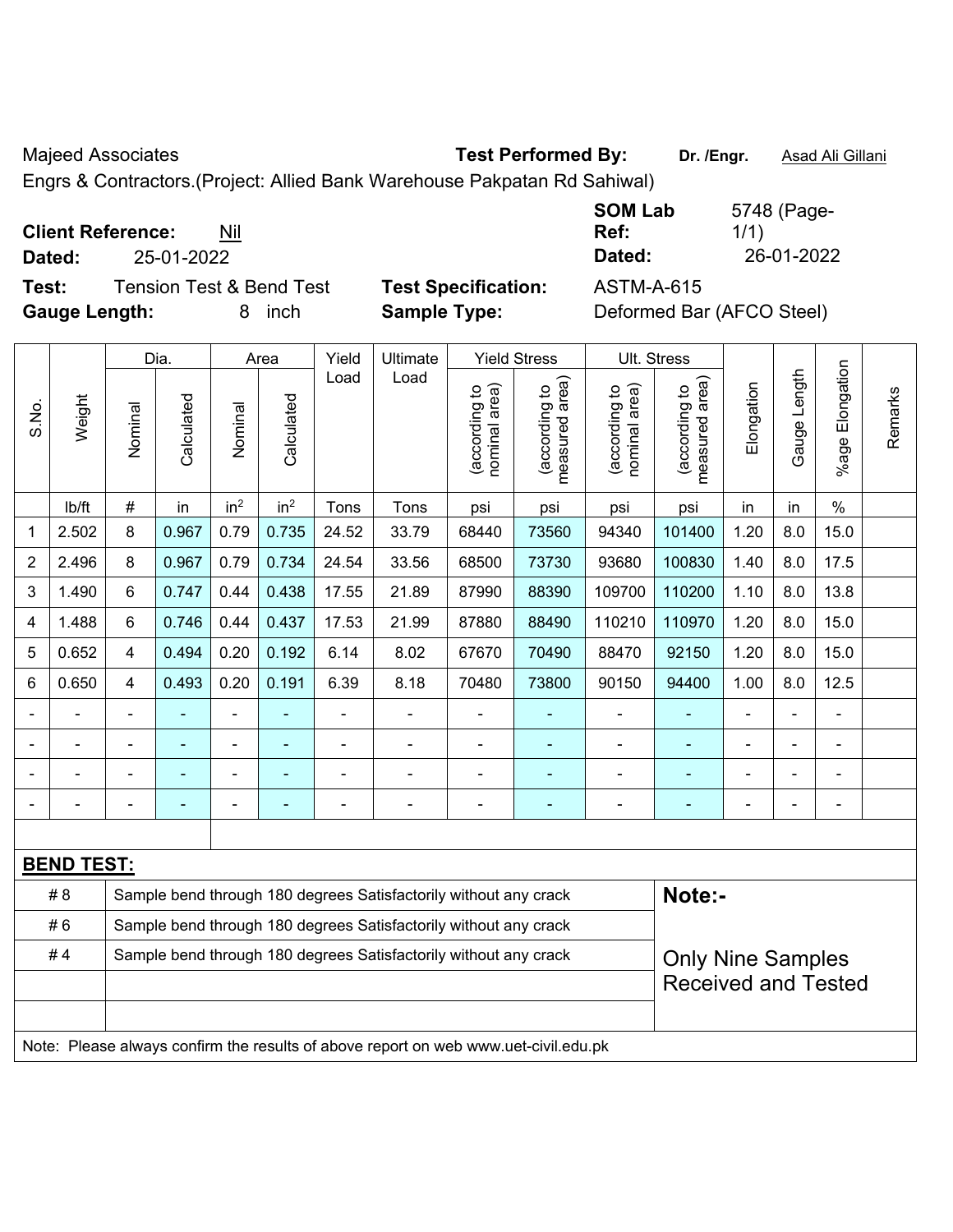Maj Adnan Khalid (R) **Test Performed By:** Dr. /Engr. **S. Asad Ali Gillani** Ali Gillani Dy Dir MTL DHA Lhr,(Const. Of 18 Green Apartment Complex DRGCC DHA Ph-VI (M/s Construct)

| 408/241/32/Lab/26/186<br><b>Client Reference:</b> |
|---------------------------------------------------|
|---------------------------------------------------|

**Test:** Tension Test & Bend Test **Test Specification:** ASTM-A-615 Gauge Length: 8 inch **Sample Type:** 

**SOM Lab Ref:**  5749 (Page-1/1) **Dated:** 26-01-2022 **Dated:** 26-01-2022

| Deformed Bar (Kamran Steel) |  |  |
|-----------------------------|--|--|
|-----------------------------|--|--|

| Dia.<br>Area   |                   |                           |                |                 |                          | Yield          |                                                                                     | Ultimate                       |                                 | <b>Yield Stress</b>            |                                 | Ult. Stress    |                |                 |         |  |
|----------------|-------------------|---------------------------|----------------|-----------------|--------------------------|----------------|-------------------------------------------------------------------------------------|--------------------------------|---------------------------------|--------------------------------|---------------------------------|----------------|----------------|-----------------|---------|--|
| S.No.          | Weight            | Nominal                   | Calculated     | Nominal         | Calculated               | Load           | Load                                                                                | nominal area)<br>(according to | (according to<br>measured area) | nominal area)<br>(according to | measured area)<br>(according to | Elongation     | Gauge Length   | %age Elongation | Remarks |  |
|                | lb/ft             | $\#$                      | in             | in <sup>2</sup> | in <sup>2</sup>          | Tons           | Tons                                                                                | psi                            | psi                             | psi                            | psi                             | in             | in             | $\%$            |         |  |
| 1              | 2.700             | 8                         | 1.005          | 0.79            | 0.793                    | 25.23          | 34.17                                                                               | 70440                          | 70170                           | 95390                          | 95030                           | 1.40           | 8.0            | 17.5            |         |  |
| $\overline{2}$ | 2.615             | 8                         | 0.989          | 0.79            | 0.768                    | 24.11          | 33.66                                                                               | 67310                          | 69230                           | 93970                          | 96660                           | 1.50           | 8.0            | 18.8            |         |  |
|                |                   |                           |                | $\blacksquare$  |                          |                |                                                                                     |                                |                                 | $\blacksquare$                 |                                 |                | L.             | ä,              |         |  |
|                |                   |                           | ÷,             | $\blacksquare$  |                          |                |                                                                                     | $\blacksquare$                 | ٠                               | $\overline{\phantom{a}}$       | $\blacksquare$                  | ٠              | ÷              | $\blacksquare$  |         |  |
|                |                   | $\blacksquare$            |                |                 | $\blacksquare$           |                |                                                                                     | $\blacksquare$                 | ٠                               | ٠                              |                                 |                | $\blacksquare$ | $\blacksquare$  |         |  |
|                |                   | $\blacksquare$            | $\blacksquare$ | $\blacksquare$  | ٠                        | $\blacksquare$ | $\blacksquare$                                                                      | $\blacksquare$                 | $\blacksquare$                  | ۰                              | ۰                               | $\blacksquare$ | $\blacksquare$ | $\blacksquare$  |         |  |
| $\blacksquare$ | $\blacksquare$    | $\blacksquare$            | $\blacksquare$ | $\blacksquare$  | $\blacksquare$           | $\blacksquare$ | $\blacksquare$                                                                      | $\blacksquare$                 | $\blacksquare$                  | $\blacksquare$                 | ÷,                              | $\blacksquare$ | ä,             | $\blacksquare$  |         |  |
|                |                   | $\blacksquare$            | $\blacksquare$ | $\blacksquare$  | $\overline{\phantom{0}}$ | $\blacksquare$ | $\blacksquare$                                                                      | $\blacksquare$                 | $\overline{\phantom{0}}$        | $\overline{\phantom{a}}$       | $\blacksquare$                  | $\blacksquare$ | L,             | $\blacksquare$  |         |  |
|                | $\blacksquare$    | $\blacksquare$            | $\blacksquare$ | $\blacksquare$  | $\blacksquare$           | $\blacksquare$ | $\blacksquare$                                                                      | $\overline{\phantom{a}}$       | $\blacksquare$                  | $\blacksquare$                 | $\blacksquare$                  | $\blacksquare$ | ÷              | $\blacksquare$  |         |  |
|                | $\blacksquare$    | $\blacksquare$            | ÷,             | $\blacksquare$  | $\blacksquare$           | $\blacksquare$ | $\blacksquare$                                                                      | $\overline{\phantom{a}}$       | ÷                               | $\blacksquare$                 | $\blacksquare$                  | $\blacksquare$ | ÷,             | $\blacksquare$  |         |  |
|                |                   |                           |                |                 |                          |                |                                                                                     |                                |                                 |                                |                                 |                |                |                 |         |  |
|                | <b>BEND TEST:</b> |                           |                |                 |                          |                |                                                                                     |                                |                                 |                                |                                 |                |                |                 |         |  |
|                | # 8               |                           |                |                 |                          |                | Sample bend through 180 degrees Satisfactorily without any crack                    |                                |                                 |                                | Note:-                          |                |                |                 |         |  |
|                |                   |                           |                |                 |                          |                |                                                                                     |                                |                                 |                                |                                 |                |                |                 |         |  |
|                |                   | <b>Only Three Samples</b> |                |                 |                          |                |                                                                                     |                                |                                 |                                |                                 |                |                |                 |         |  |
|                |                   |                           |                |                 |                          |                |                                                                                     |                                |                                 |                                | <b>Received and Tested</b>      |                |                |                 |         |  |
|                |                   |                           |                |                 |                          |                |                                                                                     |                                |                                 |                                |                                 |                |                |                 |         |  |
|                |                   |                           |                |                 |                          |                | Note: Please always confirm the results of above report on web www.uet-civil.edu.pk |                                |                                 |                                |                                 |                |                |                 |         |  |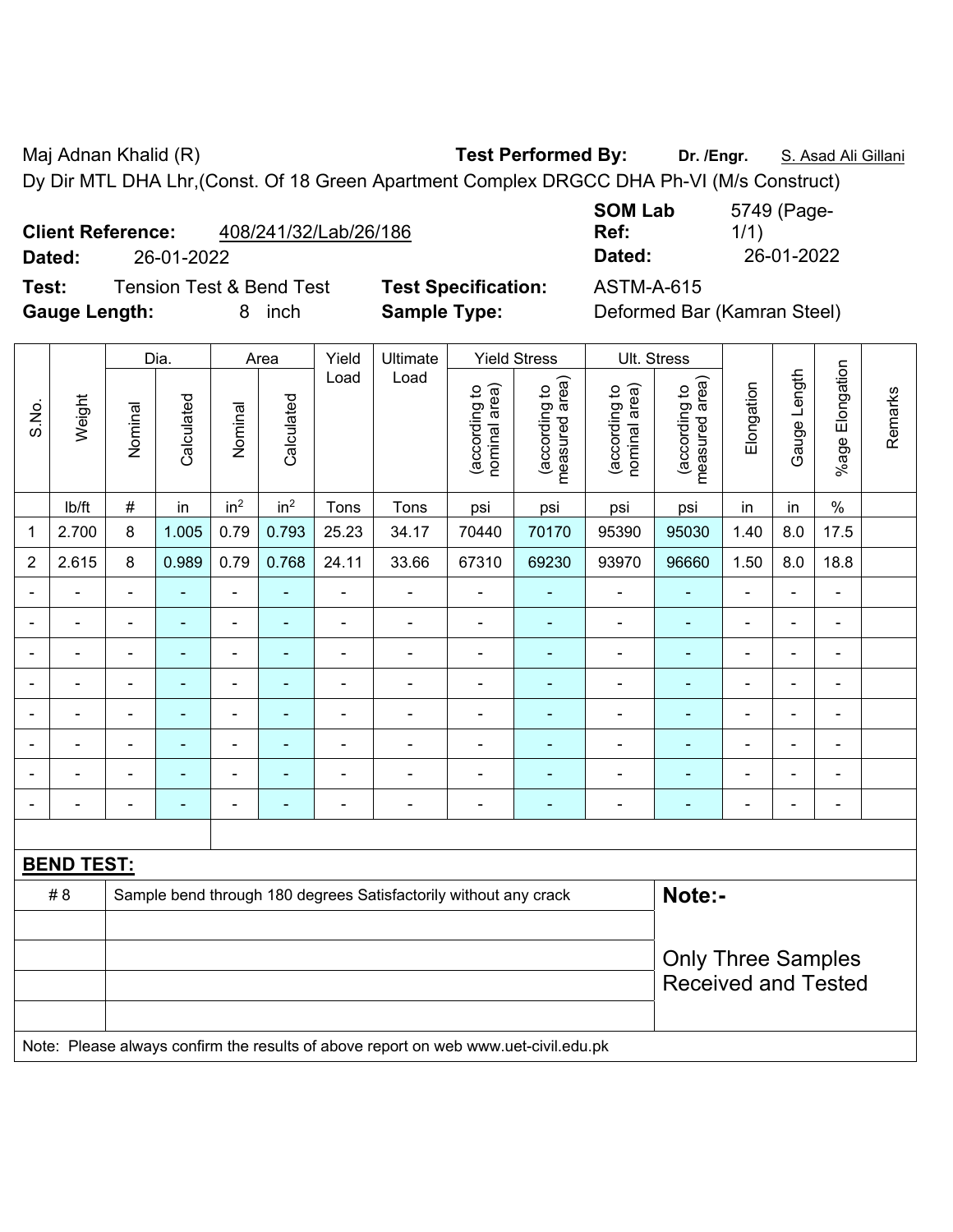Muhammad Danish **Test Performed By:** Dr. /Engr. **S** Asad Gillani

Opal Deevar Developers(Const of Zameen Opal,Plot No.16,Sec.-A,Land Breeze Housing Society,Lhr)

| <b>Client Reference:</b> |                                     | ZD/ZO/L/042 |                            | <b>SOM Lab</b><br>Ref: | 5750 (Page-<br>1/1) |
|--------------------------|-------------------------------------|-------------|----------------------------|------------------------|---------------------|
| Dated:                   | 26-01-2022                          |             |                            | Dated:                 | 26-01-2022          |
| Test:                    | <b>Tension Test &amp; Bend Test</b> |             | <b>Test Specification:</b> | <b>ASTM-A-615</b>      |                     |
| <b>Gauge Length:</b>     |                                     | inch<br>8   | <b>Sample Type:</b>        | Deformed Bar           |                     |

|                |                   |                           | Dia.           |                          | Area            | Yield          | Ultimate                                                                            |                                | <b>Yield Stress</b>             |                                | Ult. Stress                     |                |                          |                         |         |  |
|----------------|-------------------|---------------------------|----------------|--------------------------|-----------------|----------------|-------------------------------------------------------------------------------------|--------------------------------|---------------------------------|--------------------------------|---------------------------------|----------------|--------------------------|-------------------------|---------|--|
| S.No.          | Weight            | Nominal                   | Calculated     | Nominal                  | Calculated      | Load           | Load                                                                                | nominal area)<br>(according to | (according to<br>measured area) | nominal area)<br>(according to | (according to<br>measured area) | Elongation     | Gauge Length             | Elongation<br>$%$ age l | Remarks |  |
|                | Ib/ft             | $\#$                      | in             | in <sup>2</sup>          | in <sup>2</sup> | Tons           | Tons                                                                                | psi                            | psi                             | psi                            | psi                             | in             | in                       | $\%$                    |         |  |
| 1              | 0.590             | $\overline{\mathbf{4}}$   | 0.469          | 0.20                     | 0.173           | 6.54           | 8.15                                                                                | 72170                          | 83430                           | 89930                          | 103960                          | 1.10           | 8.0                      | 13.8                    |         |  |
| $\overline{2}$ | 0.601             | $\overline{\mathbf{4}}$   | 0.475          | 0.20                     | 0.177           | 6.32           | 7.97                                                                                | 69700                          | 78750                           | 87910                          | 99330                           | 1.00           | 8.0                      | 12.5                    |         |  |
| $\blacksquare$ | $\blacksquare$    | $\blacksquare$            | $\blacksquare$ | ÷,                       | $\blacksquare$  | $\blacksquare$ | $\blacksquare$                                                                      | $\blacksquare$                 | $\blacksquare$                  | $\blacksquare$                 | $\blacksquare$                  | $\blacksquare$ | $\blacksquare$           | ä,                      |         |  |
|                | $\blacksquare$    | $\blacksquare$            | $\blacksquare$ | $\blacksquare$           | $\blacksquare$  | $\blacksquare$ | ä,                                                                                  | $\blacksquare$                 | $\blacksquare$                  | $\blacksquare$                 | $\blacksquare$                  |                | $\overline{\phantom{0}}$ | $\blacksquare$          |         |  |
| $\blacksquare$ | ÷                 | $\blacksquare$            | ÷              | $\blacksquare$           | $\blacksquare$  | $\blacksquare$ | $\frac{1}{2}$                                                                       | $\overline{\phantom{a}}$       | $\blacksquare$                  | ۰                              | $\blacksquare$                  | $\blacksquare$ | $\overline{\phantom{0}}$ | ÷,                      |         |  |
|                | $\blacksquare$    | $\blacksquare$            | $\blacksquare$ | $\blacksquare$           | $\blacksquare$  | $\blacksquare$ | ä,                                                                                  | ä,                             | $\blacksquare$                  | $\blacksquare$                 | $\blacksquare$                  |                | $\overline{\phantom{0}}$ | $\blacksquare$          |         |  |
| ٠              | $\blacksquare$    | $\blacksquare$            | $\blacksquare$ | $\overline{\phantom{a}}$ | $\blacksquare$  | $\blacksquare$ | $\overline{\phantom{a}}$                                                            | $\blacksquare$                 | $\blacksquare$                  | ۰                              | $\blacksquare$                  | $\blacksquare$ | ٠                        | $\blacksquare$          |         |  |
|                |                   | $\blacksquare$            | $\blacksquare$ | $\blacksquare$           | ٠               |                |                                                                                     | $\blacksquare$                 | ä,                              | ÷                              | ÷                               |                |                          | $\blacksquare$          |         |  |
|                |                   |                           |                | $\blacksquare$           |                 |                |                                                                                     |                                |                                 |                                |                                 |                |                          |                         |         |  |
| $\blacksquare$ | $\blacksquare$    | $\overline{\phantom{0}}$  | ÷              | $\blacksquare$           | $\blacksquare$  | $\blacksquare$ | $\blacksquare$                                                                      | $\blacksquare$                 | $\blacksquare$                  | $\blacksquare$                 | $\blacksquare$                  | $\blacksquare$ | i.                       | $\blacksquare$          |         |  |
|                |                   |                           |                |                          |                 |                |                                                                                     |                                |                                 |                                |                                 |                |                          |                         |         |  |
|                | <b>BEND TEST:</b> |                           |                |                          |                 |                |                                                                                     |                                |                                 |                                |                                 |                |                          |                         |         |  |
|                | #4                |                           |                |                          |                 |                | Sample bend through 180 degrees Satisfactorily without any crack                    |                                |                                 |                                | Note:-                          |                |                          |                         |         |  |
|                |                   |                           |                |                          |                 |                |                                                                                     |                                |                                 |                                |                                 |                |                          |                         |         |  |
|                |                   | <b>Only Three Samples</b> |                |                          |                 |                |                                                                                     |                                |                                 |                                |                                 |                |                          |                         |         |  |
|                |                   |                           |                |                          |                 |                |                                                                                     |                                |                                 |                                | <b>Received and Tested</b>      |                |                          |                         |         |  |
|                |                   |                           |                |                          |                 |                |                                                                                     |                                |                                 |                                |                                 |                |                          |                         |         |  |
|                |                   |                           |                |                          |                 |                | Note: Please always confirm the results of above report on web www.uet-civil.edu.pk |                                |                                 |                                |                                 |                |                          |                         |         |  |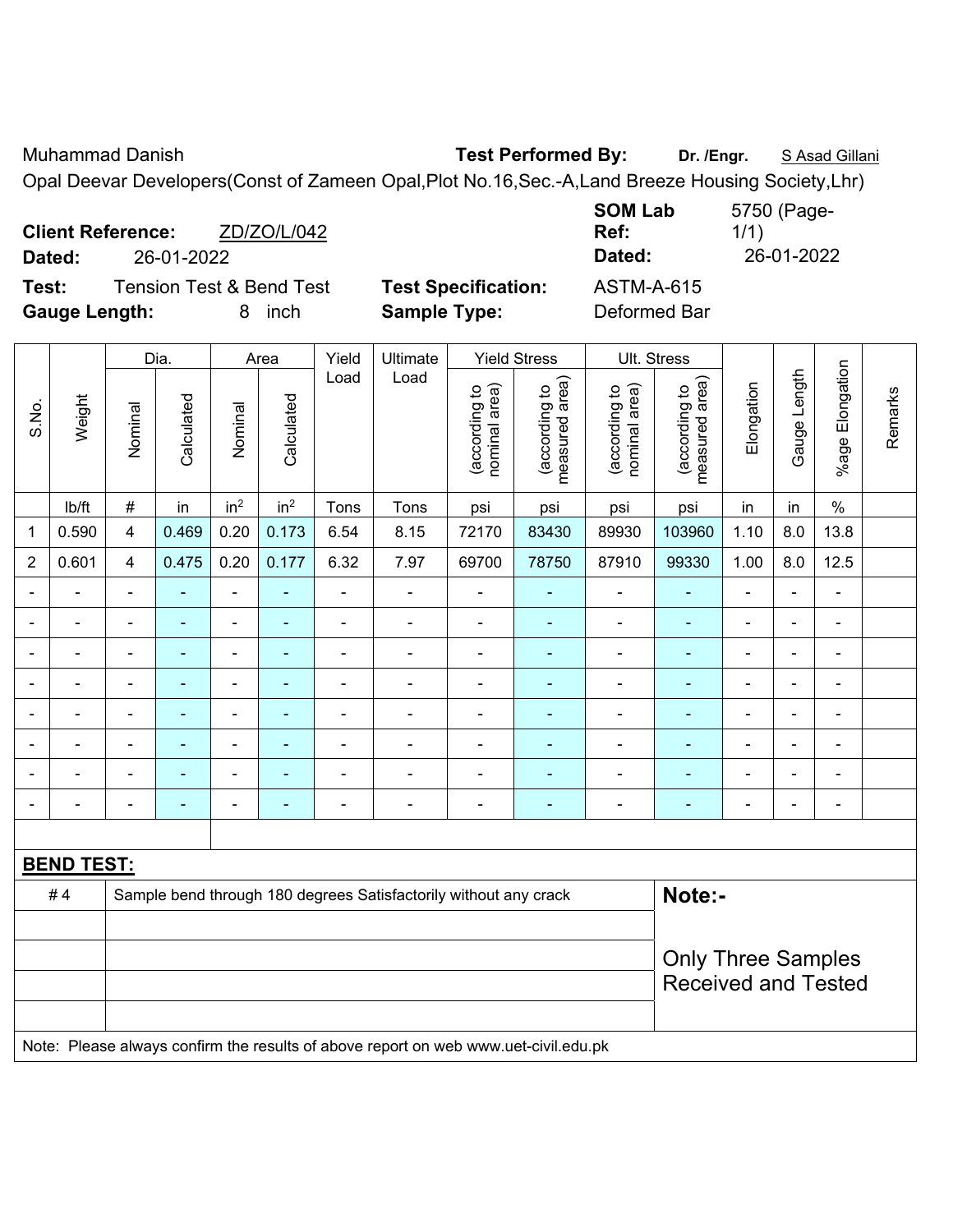Muhammad Danish **Test Performed By:** Dr. /Engr. **S** Asad Gillani

Opal Deevar Developers(Const of Zameen Opal,Plot No.16,Sec.-A,Land Breeze Housing Society,Lhr)

| <b>Client Reference:</b> | ZD/ZO/L/041                         |                            | <b>SOM Lab</b><br><b>Ref:</b> | 5751 (Page-<br>1/1) |
|--------------------------|-------------------------------------|----------------------------|-------------------------------|---------------------|
| Dated:                   | 26-01-2022                          |                            | Dated:                        | 26-01-2022          |
| Test:                    | <b>Tension Test &amp; Bend Test</b> | <b>Test Specification:</b> | <b>ASTM-A-615</b>             |                     |
| <b>Gauge Length:</b>     | <i>inch</i><br>8.                   | <b>Sample Type:</b>        | Deformed Bar                  |                     |

|                |                   |                           | Dia.           |                          | Area            | Yield          | Ultimate                                                                            |                                | <b>Yield Stress</b>             |                                | Ult. Stress                     |                          |                |                          |         |
|----------------|-------------------|---------------------------|----------------|--------------------------|-----------------|----------------|-------------------------------------------------------------------------------------|--------------------------------|---------------------------------|--------------------------------|---------------------------------|--------------------------|----------------|--------------------------|---------|
| S.No.          | Weight            | Nominal                   | Calculated     | Nominal                  | Calculated      | Load           | Load                                                                                | nominal area)<br>(according to | (according to<br>measured area) | nominal area)<br>(according to | measured area)<br>(according to | Elongation               | Gauge Length   | Elongation<br>$%$ age I  | Remarks |
|                | lb/ft             | $\#$                      | in             | in <sup>2</sup>          | in <sup>2</sup> | Tons           | Tons                                                                                | psi                            | psi                             | psi                            | psi                             | in                       | in             | $\%$                     |         |
| 1              | 1.483             | 6                         | 0.745          | 0.44                     | 0.436           | 14.24          | 18.17                                                                               | 71380                          | 72040                           | 91050                          | 91890                           | 1.20                     | 8.0            | 15.0                     |         |
| $\overline{2}$ | 1.523             | 6                         | 0.755          | 0.44                     | 0.448           | 14.68          | 20.18                                                                               | 73580                          | 72270                           | 101170                         | 99360                           | 1.30                     | 8.0            | 16.3                     |         |
| $\blacksquare$ | $\blacksquare$    | $\blacksquare$            | $\blacksquare$ | $\blacksquare$           | $\sim$          | ä,             | $\blacksquare$                                                                      | $\blacksquare$                 | $\blacksquare$                  | $\blacksquare$                 | $\blacksquare$                  | $\blacksquare$           | $\blacksquare$ | $\blacksquare$           |         |
|                | $\blacksquare$    | $\blacksquare$            | $\blacksquare$ | $\overline{\phantom{a}}$ | $\blacksquare$  | $\blacksquare$ | $\blacksquare$                                                                      | $\overline{\phantom{a}}$       | $\blacksquare$                  | $\overline{\phantom{a}}$       | $\blacksquare$                  | $\overline{\phantom{0}}$ | ÷,             | $\overline{\phantom{a}}$ |         |
|                | $\blacksquare$    | $\blacksquare$            | ä,             | $\blacksquare$           | $\blacksquare$  | ä,             | $\blacksquare$                                                                      | $\blacksquare$                 | $\blacksquare$                  | $\blacksquare$                 | $\blacksquare$                  | ä,                       | ä,             | $\blacksquare$           |         |
|                | $\blacksquare$    | $\blacksquare$            | $\blacksquare$ | $\overline{\phantom{a}}$ | ٠               | $\blacksquare$ | $\blacksquare$                                                                      | $\blacksquare$                 | $\blacksquare$                  | $\blacksquare$                 | ÷                               | $\overline{\phantom{0}}$ | $\blacksquare$ | $\blacksquare$           |         |
|                | L,                | $\blacksquare$            | $\blacksquare$ | ä,                       | ٠               | $\blacksquare$ | $\blacksquare$                                                                      | $\blacksquare$                 | $\blacksquare$                  | $\blacksquare$                 | ÷                               | ÷                        | $\blacksquare$ | $\blacksquare$           |         |
|                | $\overline{a}$    |                           |                | ÷                        |                 |                |                                                                                     |                                | $\blacksquare$                  | Ē,                             | ۰                               |                          | $\blacksquare$ | Ē,                       |         |
| $\blacksquare$ | $\overline{a}$    |                           |                | $\blacksquare$           |                 |                | $\blacksquare$                                                                      | $\blacksquare$                 | $\blacksquare$                  | $\blacksquare$                 | $\blacksquare$                  |                          | $\blacksquare$ | $\blacksquare$           |         |
| $\blacksquare$ | $\overline{a}$    | $\blacksquare$            | $\blacksquare$ | $\overline{\phantom{a}}$ | $\blacksquare$  | Ē,             | $\overline{\phantom{a}}$                                                            | $\overline{\phantom{a}}$       | $\blacksquare$                  | $\blacksquare$                 | ۰                               | ÷                        | ÷,             | $\overline{\phantom{a}}$ |         |
|                |                   |                           |                |                          |                 |                |                                                                                     |                                |                                 |                                |                                 |                          |                |                          |         |
|                | <b>BEND TEST:</b> |                           |                |                          |                 |                |                                                                                     |                                |                                 |                                |                                 |                          |                |                          |         |
|                | #6                |                           |                |                          |                 |                | Sample bend through 180 degrees Satisfactorily without any crack                    |                                |                                 |                                | Note:-                          |                          |                |                          |         |
|                |                   |                           |                |                          |                 |                |                                                                                     |                                |                                 |                                |                                 |                          |                |                          |         |
|                |                   | <b>Only Three Samples</b> |                |                          |                 |                |                                                                                     |                                |                                 |                                |                                 |                          |                |                          |         |
|                |                   |                           |                |                          |                 |                |                                                                                     |                                |                                 |                                | <b>Received and Tested</b>      |                          |                |                          |         |
|                |                   |                           |                |                          |                 |                |                                                                                     |                                |                                 |                                |                                 |                          |                |                          |         |
|                |                   |                           |                |                          |                 |                | Note: Please always confirm the results of above report on web www.uet-civil.edu.pk |                                |                                 |                                |                                 |                          |                |                          |         |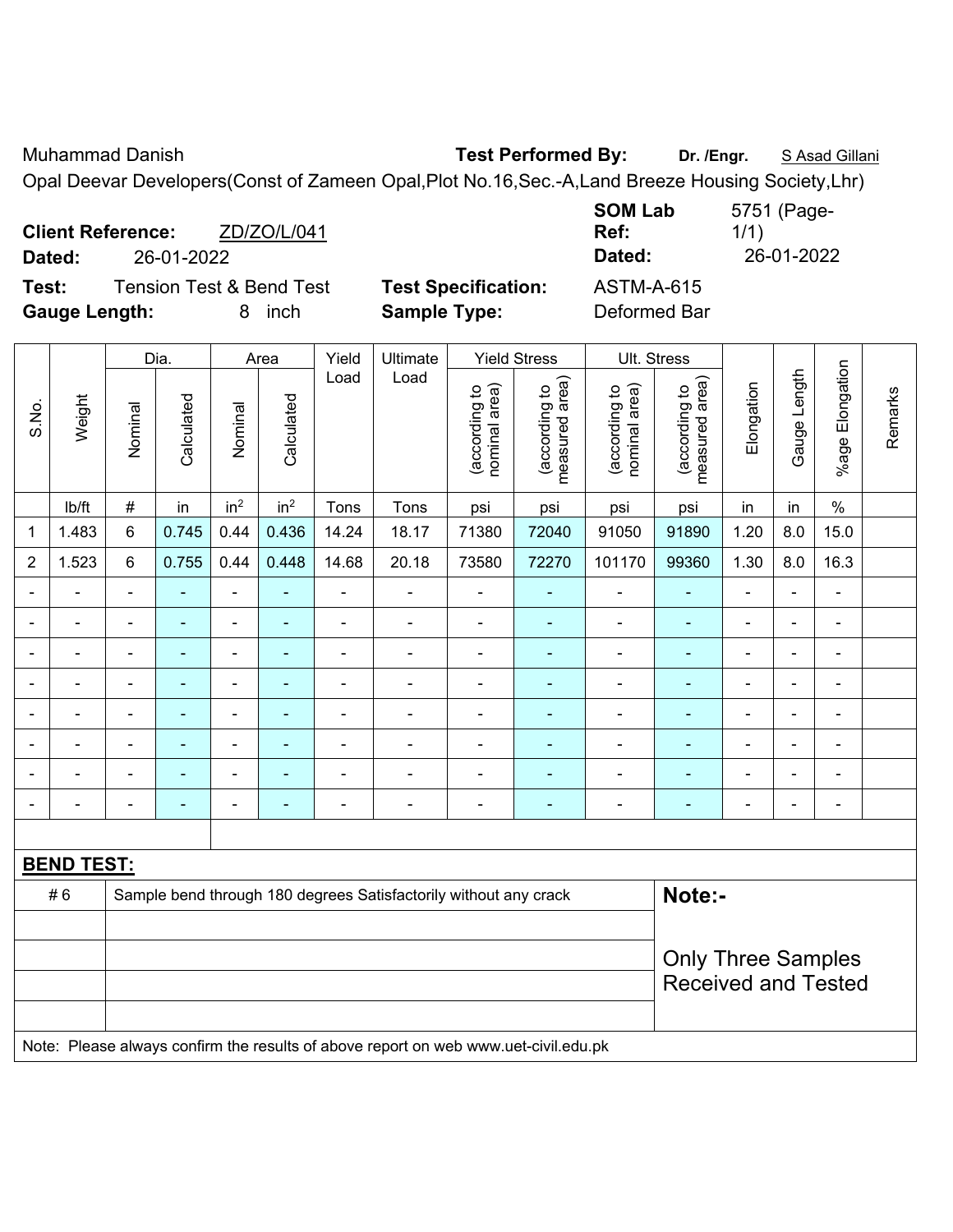Assistant Project Director, **Test Performed By:** Dr. /Engr. **SAsad Ali Gillani** 

PMU-SBP National Hockey Stadium,Lahore.(Provision Of Swimming Pool At GCU Ground Lhr)

|                      | <b>Client Reference:</b> | APD/PMU/SBP/LHR/22/208              |                            | <b>SOM LAD</b><br>Ref: |
|----------------------|--------------------------|-------------------------------------|----------------------------|------------------------|
| Dated:               | 10-01-2022               |                                     |                            | Dated:                 |
| Test:                |                          | <b>Tension Test &amp; Bend Test</b> | <b>Test Specification:</b> | <b>ASTM-A-615</b>      |
| <b>Gauge Length:</b> |                          | inch                                | <b>Sample Type:</b>        | Deformed Bar           |

**SOM Lab Ref:**  5752 (Page-1/1) **Dated:** 10-01-2022 **Dated:** 26-01-2022 **Cation:** ASTM-A-615

|                |                          |                | Dia.           |                 | Area            | Yield          | Ultimate                                                                            |                                | <b>Yield Stress</b>             |                                | Ult. Stress                                            |                |              |                           |         |  |
|----------------|--------------------------|----------------|----------------|-----------------|-----------------|----------------|-------------------------------------------------------------------------------------|--------------------------------|---------------------------------|--------------------------------|--------------------------------------------------------|----------------|--------------|---------------------------|---------|--|
| S.No.          | Weight                   | Nominal        | Calculated     | Nominal         | Calculated      | Load           | Load                                                                                | (according to<br>nominal area) | (according to<br>measured area) | (according to<br>nominal area) | measured area)<br>(according to                        | Elongation     | Gauge Length | Elongation<br>$%$ age $ $ | Remarks |  |
|                | lb/ft                    | #              | in             | in <sup>2</sup> | in <sup>2</sup> | Tons           | Tons                                                                                | psi                            | psi                             | psi                            | psi                                                    | in             | in           | $\%$                      |         |  |
| 1              | 1.476                    | 6              | 0.743          | 0.44            | 0.434           | 12.41          | 18.30                                                                               | 62190                          | 63040                           | 91720                          | 92980                                                  | 1.70           | 8.0          | 21.3                      |         |  |
| $\overline{2}$ | 0.650                    | $\overline{4}$ | 0.493          | 0.20            | 0.191           | 6.42           | 8.74                                                                                | 70820                          | 74160                           | 96340                          | 100870                                                 | 1.10           | 8.0          | 13.8                      |         |  |
| $\blacksquare$ |                          | ä,             | L,             | ä,              |                 | $\blacksquare$ | $\blacksquare$                                                                      | $\blacksquare$                 |                                 | $\blacksquare$                 | $\blacksquare$                                         |                |              | $\blacksquare$            |         |  |
|                |                          |                |                |                 |                 |                |                                                                                     | $\blacksquare$                 |                                 | $\blacksquare$                 | $\blacksquare$                                         |                |              | $\blacksquare$            |         |  |
|                |                          |                |                | $\overline{a}$  |                 |                |                                                                                     |                                |                                 |                                | ۰                                                      |                |              | $\blacksquare$            |         |  |
| $\blacksquare$ |                          | ä,             |                | ÷               |                 |                | $\blacksquare$                                                                      | L,                             |                                 | ÷                              | ÷                                                      | ÷              | Ē,           | $\blacksquare$            |         |  |
| $\blacksquare$ | $\blacksquare$           | $\blacksquare$ | $\blacksquare$ | ÷               | $\blacksquare$  | $\blacksquare$ | $\blacksquare$                                                                      | $\blacksquare$                 | $\blacksquare$                  | $\blacksquare$                 | ÷                                                      | $\blacksquare$ | ÷            | $\blacksquare$            |         |  |
| $\blacksquare$ | $\overline{\phantom{0}}$ |                | ÷              | ÷               |                 | $\blacksquare$ | $\blacksquare$                                                                      | $\blacksquare$                 | $\blacksquare$                  | $\blacksquare$                 | ÷                                                      |                |              | $\blacksquare$            |         |  |
|                |                          |                |                |                 |                 |                |                                                                                     |                                |                                 |                                | ÷                                                      |                |              | $\blacksquare$            |         |  |
|                |                          | ä,             |                | ÷               |                 | Ē,             | $\blacksquare$                                                                      | Ē,                             |                                 |                                | ä,                                                     | ÷              |              | $\blacksquare$            |         |  |
|                |                          |                |                |                 |                 |                |                                                                                     |                                |                                 |                                |                                                        |                |              |                           |         |  |
|                | <b>BEND TEST:</b>        |                |                |                 |                 |                |                                                                                     |                                |                                 |                                |                                                        |                |              |                           |         |  |
|                | #6                       |                |                |                 |                 |                | Sample bend through 180 degrees Satisfactorily without any crack                    |                                |                                 |                                | Note:-                                                 |                |              |                           |         |  |
|                | #4                       |                |                |                 |                 |                | Sample bend through 180 degrees Satisfactorily without any crack                    |                                |                                 |                                |                                                        |                |              |                           |         |  |
|                |                          |                |                |                 |                 |                |                                                                                     |                                |                                 |                                | <b>Only Four Samples</b><br><b>Received and Tested</b> |                |              |                           |         |  |
|                |                          |                |                |                 |                 |                | Note: Please always confirm the results of above report on web www.uet-civil.edu.pk |                                |                                 |                                |                                                        |                |              |                           |         |  |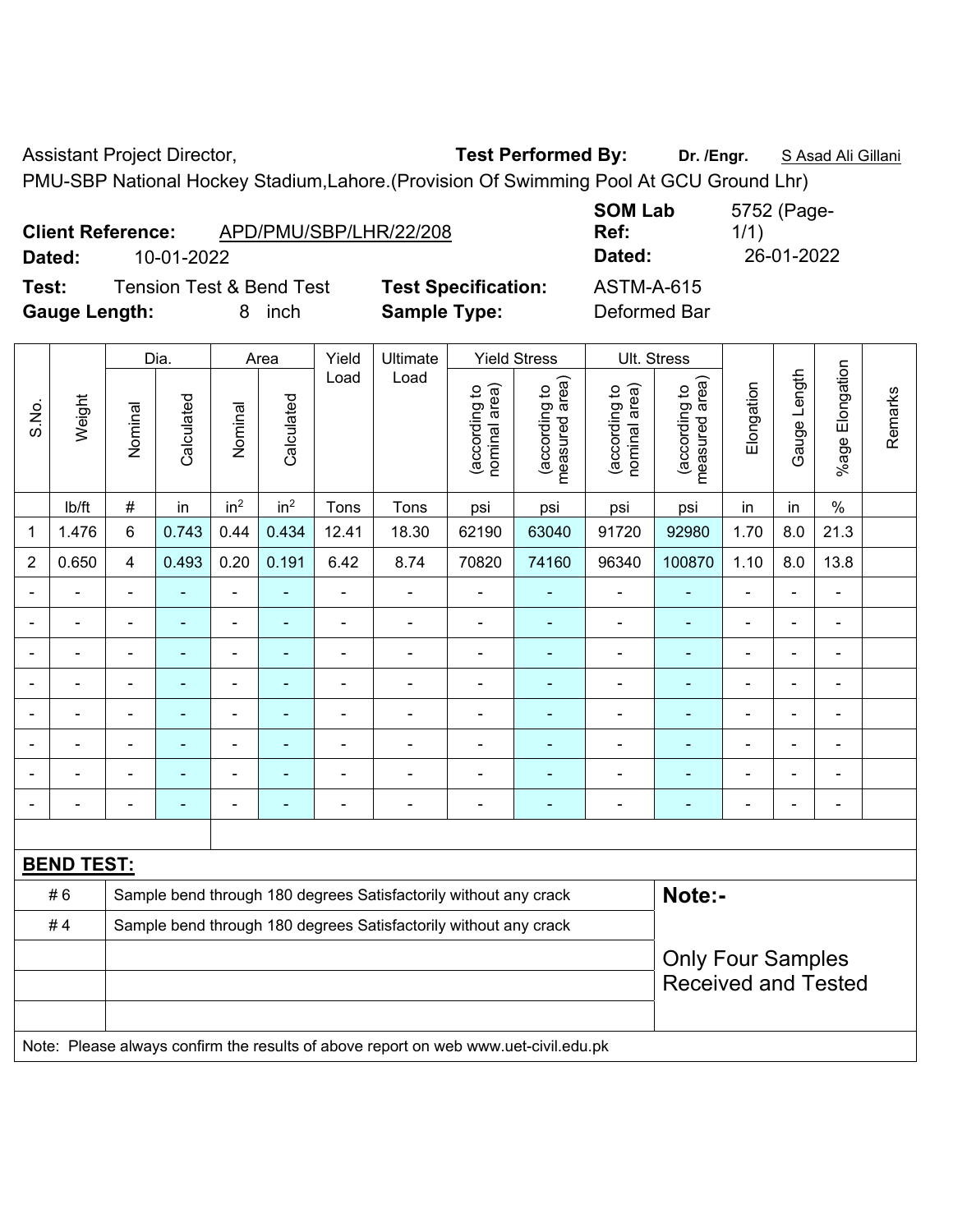Maj Adnan Khalid (R) **Test Performed By:** Dr. /Engr. **S. Asad Ali Gillani** Ali Gillani

Dy Dir MTL DHA Lhr,(Infra Structure Dev Works Of Sec-IV Q-Block,DHA Ph-XI Rehbar (M/s DHA-C))

| <b>Client Reference:</b> | 408/241/32/Lab/27/14 |
|--------------------------|----------------------|
|                          |                      |

**Test:** Tension Test & Bend Test **Test Specification:** ASTM-A-615

**SOM Lab Ref:**  5753 (Page-1/1) **Dated:** 26-01-2022 **Dated:** 26-01-2022

**Gauge Length:** 8 inch **Sample Type:** Deformed Bar (Moiz Steel) Dia. | Area | Yield | Ultimate | Yield Stress | Ult. Stress ongation %age Elongation Length Gauge Length Load Load measured area) measured area) ng to<br>I area) ng to<br>I area) ation Elongation nominal area) nominal area) ng to<br>area) (according to (according to ng to<br>area) (according to (according to

| S.No.          | Weight            | Nominal                    | Calculated     | Nominal         | Calculated      |                          |                                                                                     | nominal area)<br>(according to | measured area<br>(according to | nominal area)<br>(according to | (according to<br>measured area<br>measured | Elongation     | Gauge Leng               | %age Elongat             | Remarks |
|----------------|-------------------|----------------------------|----------------|-----------------|-----------------|--------------------------|-------------------------------------------------------------------------------------|--------------------------------|--------------------------------|--------------------------------|--------------------------------------------|----------------|--------------------------|--------------------------|---------|
|                | lb/ft             | $\#$                       | in             | in <sup>2</sup> | in <sup>2</sup> | Tons                     | Tons                                                                                | psi                            | psi                            | psi                            | psi                                        | in             | in                       | $\%$                     |         |
| 1              | 2.689             | 8                          | 1.003          | 0.79            | 0.790           | 23.01                    | 34.10                                                                               | 64230                          | 64230                          | 95190                          | 95190                                      | 1.50           | 8.0                      | 18.8                     |         |
| $\overline{2}$ | 2.689             | 8                          | 1.003          | 0.79            | 0.790           | 24.18                    | 34.78                                                                               | 67500                          | 67500                          | 97100                          | 97100                                      | 1.50           | 8.0                      | 18.8                     |         |
| 3              | 2.677             | 8                          | 1.001          | 0.79            | 0.787           | 23.26                    | 34.53                                                                               | 64940                          | 65190                          | 96390                          | 96760                                      | 1.70           | 8.0                      | 21.3                     |         |
| 4              | 2.699             | 8                          | 1.005          | 0.79            | 0.793           | 24.26                    | 35.95                                                                               | 67730                          | 67480                          | 100370                         | 99990                                      | 1.80           | 8.0                      | 22.5                     |         |
| 5              | 1.509             | 6                          | 0.751          | 0.44            | 0.443           | 13.53                    | 19.03                                                                               | 67810                          | 67350                          | 95400                          | 94750                                      | 1.70           | 8.0                      | 21.3                     |         |
| 6              | 1.488             | 6                          | 0.746          | 0.44            | 0.437           | 13.93                    | 19.13                                                                               | 69850                          | 70330                          | 95910                          | 96560                                      | 1.40           | 8.0                      | 17.5                     |         |
|                |                   | $\blacksquare$             |                | $\blacksquare$  | $\blacksquare$  | $\blacksquare$           | ÷                                                                                   | $\overline{\phantom{a}}$       | $\overline{\phantom{0}}$       | $\blacksquare$                 | $\blacksquare$                             | $\blacksquare$ | $\blacksquare$           | $\blacksquare$           |         |
|                |                   |                            | $\equiv$       | $\blacksquare$  | $\blacksquare$  |                          |                                                                                     | $\equiv$                       | $\overline{\phantom{0}}$       |                                | $\blacksquare$                             | ÷.             | $\blacksquare$           |                          |         |
|                |                   | $\overline{\phantom{0}}$   |                | -               | ۰               |                          |                                                                                     | -                              | $\overline{\phantom{0}}$       |                                | $\blacksquare$                             | ÷              | $\overline{\phantom{a}}$ | $\overline{\phantom{a}}$ |         |
|                |                   | $\blacksquare$             | $\blacksquare$ | $\blacksquare$  | $\blacksquare$  | $\overline{\phantom{a}}$ | $\overline{\phantom{0}}$                                                            | $\blacksquare$                 | $\overline{\phantom{0}}$       | $\blacksquare$                 | $\blacksquare$                             | ÷,             | $\blacksquare$           | $\blacksquare$           |         |
|                |                   |                            |                |                 |                 |                          |                                                                                     |                                |                                |                                |                                            |                |                          |                          |         |
|                | <b>BEND TEST:</b> |                            |                |                 |                 |                          |                                                                                     |                                |                                |                                |                                            |                |                          |                          |         |
|                | # 8               |                            |                |                 |                 |                          | Sample bend through 180 degrees Satisfactorily without any crack                    |                                |                                |                                | Note:-                                     |                |                          |                          |         |
|                | # 8               |                            |                |                 |                 |                          | Sample bend through 180 degrees Satisfactorily without any crack                    |                                |                                |                                |                                            |                |                          |                          |         |
|                | #6                |                            |                |                 |                 |                          | Sample bend through 180 degrees Satisfactorily without any crack                    |                                |                                |                                | <b>Only Nine Samples</b>                   |                |                          |                          |         |
|                |                   | <b>Received and Tested</b> |                |                 |                 |                          |                                                                                     |                                |                                |                                |                                            |                |                          |                          |         |
|                |                   |                            |                |                 |                 |                          |                                                                                     |                                |                                |                                |                                            |                |                          |                          |         |
|                |                   |                            |                |                 |                 |                          | Note: Please always confirm the results of above report on web www.uet-civil.edu.pk |                                |                                |                                |                                            |                |                          |                          |         |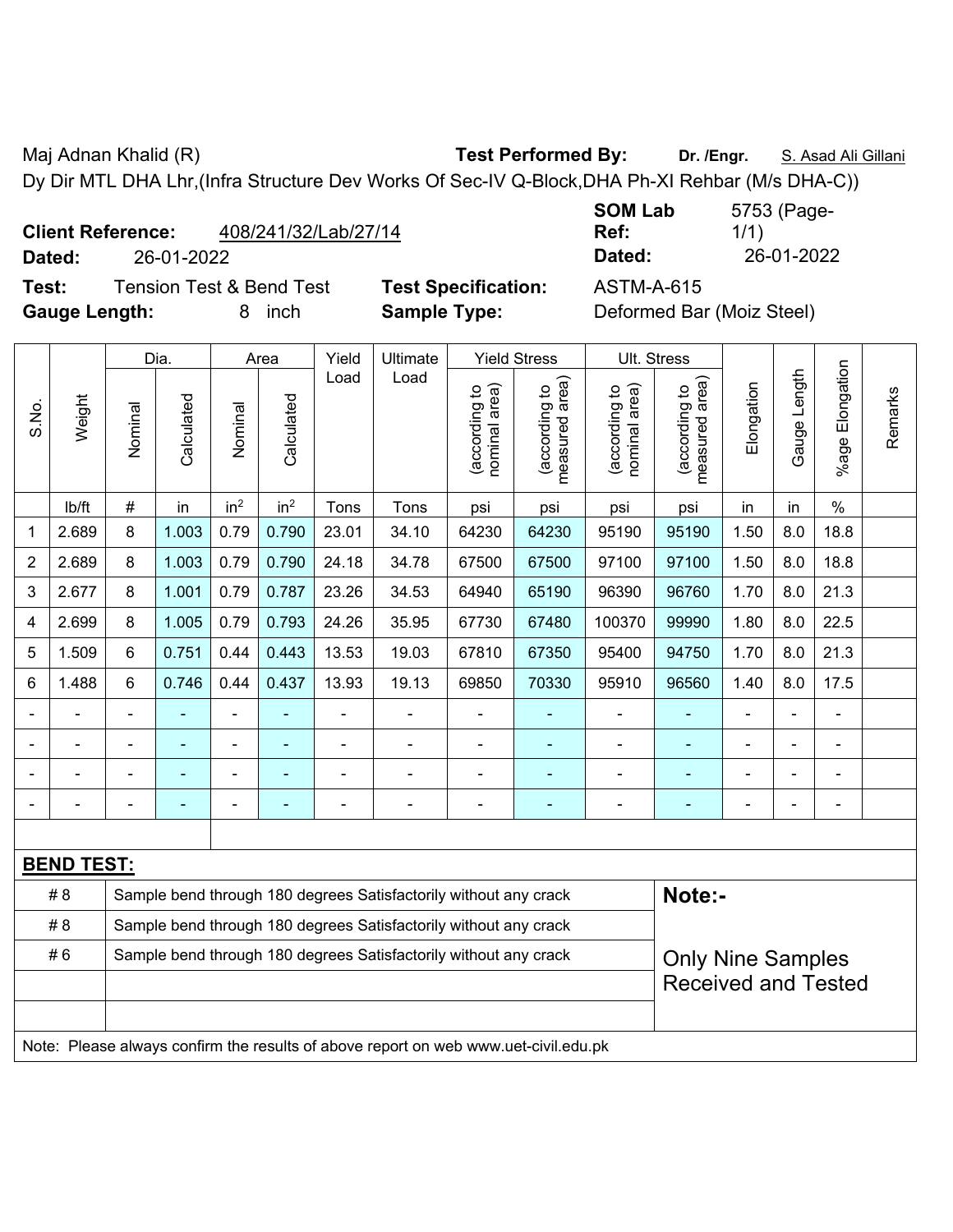**Dated:** 25-01-2022 **Dated:** 26-01-2022

| <b>Client Reference:</b> |            | IBS/M-7/Steel/25-01-2022            |                            | <b>SOM Lab</b><br>Ref: | 5755 (Page-<br>1/4) |
|--------------------------|------------|-------------------------------------|----------------------------|------------------------|---------------------|
| Dated:                   | 25-01-2022 |                                     |                            | Dated:                 | 26-01-2022          |
| Test:                    |            | <b>Tension Test &amp; Bend Test</b> | <b>Test Specification:</b> | <b>ASTM-A-615</b>      |                     |
| <b>Gauge Length:</b>     |            | inch                                | <b>Sample Type:</b>        | Deformed Bar           |                     |

|                |                   |                | Dia.                   |                 | Area            | Yield          | Ultimate                                                                            |                                | <b>Yield Stress</b>             |                                | Ult. Stress                     |                |                |                          |         |
|----------------|-------------------|----------------|------------------------|-----------------|-----------------|----------------|-------------------------------------------------------------------------------------|--------------------------------|---------------------------------|--------------------------------|---------------------------------|----------------|----------------|--------------------------|---------|
| S.No.          | Weight            | Nominal        | Calculated             | Nominal         | Calculated      | Load           | Load                                                                                | nominal area)<br>(according to | (according to<br>measured area) | (according to<br>nominal area) | (according to<br>measured area) | Elongation     | Gauge Length   | %age Elongation          | Remarks |
|                | Ib/ft             | $\#$           | in                     | in <sup>2</sup> | in <sup>2</sup> | Tons           | Tons                                                                                | psi                            | psi                             | psi                            | psi                             | in             | in             | $\%$                     |         |
| 1              | 2.593             | 8              | 0.985                  | 0.79            | 0.762           | 25.28          | 35.65                                                                               | 70580                          | 73170                           | 99520                          | 103180                          | 1.30           | 8.0            | 16.3                     |         |
| $\overline{2}$ | 2.594             | 8              | 0.985                  | 0.79            | 0.762           | 25.23          | 35.34                                                                               | 70440                          | 73020                           | 98660                          | 102290                          | 1.20           | 8.0            | 15.0                     |         |
| $\blacksquare$ | $\blacksquare$    | $\blacksquare$ | ÷,                     | $\blacksquare$  | $\blacksquare$  | $\blacksquare$ | $\blacksquare$                                                                      | $\blacksquare$                 | $\blacksquare$                  | $\blacksquare$                 | ÷,                              | $\blacksquare$ | L,             | $\blacksquare$           |         |
|                | $\blacksquare$    | $\blacksquare$ | ÷,                     | ÷,              | $\blacksquare$  | $\blacksquare$ | $\blacksquare$                                                                      | $\blacksquare$                 | $\blacksquare$                  | $\blacksquare$                 | $\blacksquare$                  | ÷.             | $\blacksquare$ | $\blacksquare$           |         |
|                |                   |                | $\equiv$               | $\blacksquare$  |                 |                | $\blacksquare$                                                                      | $\blacksquare$                 | $\blacksquare$                  | $\blacksquare$                 | $\blacksquare$                  |                |                | $\blacksquare$           |         |
|                |                   |                |                        | ÷               |                 |                |                                                                                     |                                |                                 |                                |                                 |                | ٠              | $\blacksquare$           |         |
|                |                   | $\blacksquare$ | Ē.                     | ÷,              |                 | $\blacksquare$ | $\blacksquare$                                                                      | $\blacksquare$                 | $\blacksquare$                  | $\blacksquare$                 | $\blacksquare$                  | $\blacksquare$ | $\blacksquare$ | $\blacksquare$           |         |
| $\blacksquare$ | $\blacksquare$    | $\blacksquare$ | ÷,                     | $\blacksquare$  | $\blacksquare$  | $\blacksquare$ | $\blacksquare$                                                                      | $\blacksquare$                 | ä,                              | ÷                              | $\blacksquare$                  | $\blacksquare$ | $\blacksquare$ | $\blacksquare$           |         |
|                | -                 | $\blacksquare$ | ۰                      | $\blacksquare$  |                 | $\blacksquare$ | $\blacksquare$                                                                      | $\blacksquare$                 | $\overline{\phantom{a}}$        | $\overline{\phantom{0}}$       | $\blacksquare$                  | $\blacksquare$ | $\blacksquare$ | $\overline{\phantom{a}}$ |         |
|                | $\blacksquare$    | $\blacksquare$ | L,                     | ÷,              | $\blacksquare$  | $\blacksquare$ | $\overline{\phantom{a}}$                                                            | $\blacksquare$                 | $\blacksquare$                  | ÷,                             | $\blacksquare$                  | $\blacksquare$ | $\blacksquare$ | $\blacksquare$           |         |
|                |                   |                |                        |                 |                 |                |                                                                                     |                                |                                 |                                |                                 |                |                |                          |         |
|                | <b>BEND TEST:</b> |                |                        |                 |                 |                |                                                                                     |                                |                                 |                                |                                 |                |                |                          |         |
|                |                   |                | No Bend test performed |                 |                 |                |                                                                                     |                                |                                 |                                | Note:-                          |                |                |                          |         |
|                |                   |                |                        |                 |                 |                |                                                                                     |                                |                                 |                                |                                 |                |                |                          |         |
|                |                   |                |                        |                 |                 |                |                                                                                     |                                |                                 |                                | <b>Only Two Samples</b>         |                |                |                          |         |
|                |                   |                |                        |                 |                 |                |                                                                                     |                                |                                 |                                | <b>Received and Tested</b>      |                |                |                          |         |
|                |                   |                |                        |                 |                 |                | Note: Please always confirm the results of above report on web www.uet-civil.edu.pk |                                |                                 |                                |                                 |                |                |                          |         |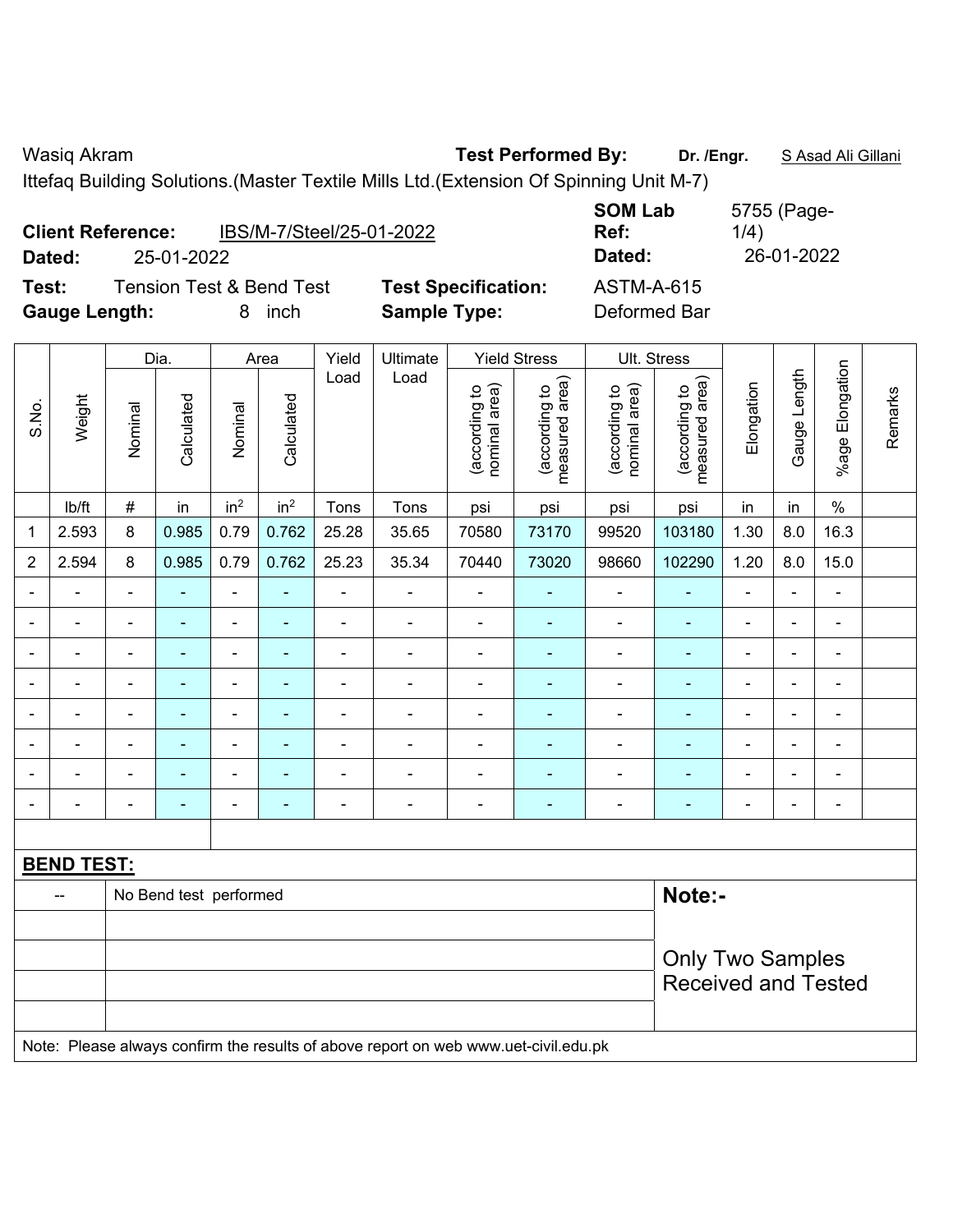|                      | <b>Client Reference:</b> | IBS/M-7/Steel/25-01-2022            |                            | <b>SOM Lab</b><br>Ref: | 5755 (Page-<br>2/4) |
|----------------------|--------------------------|-------------------------------------|----------------------------|------------------------|---------------------|
| Dated:               | 25-01-2022               |                                     |                            | Dated:                 | 26-01-2022          |
| Test:                |                          | <b>Tension Test &amp; Bend Test</b> | <b>Test Specification:</b> | <b>ASTM-A-615</b>      |                     |
| <b>Gauge Length:</b> |                          | inch                                | <b>Sample Type:</b>        | Deformed Bar           |                     |

|                |                   |                | Dia.                   |                 | Area            | Yield                    | Ultimate                                                                            |                                | <b>Yield Stress</b>             |                                | Ult. Stress                     |                          |                          |                 |         |
|----------------|-------------------|----------------|------------------------|-----------------|-----------------|--------------------------|-------------------------------------------------------------------------------------|--------------------------------|---------------------------------|--------------------------------|---------------------------------|--------------------------|--------------------------|-----------------|---------|
| S.No.          | Weight            | Nominal        | Calculated             | Nominal         | Calculated      | Load                     | Load                                                                                | nominal area)<br>(according to | (according to<br>measured area) | nominal area)<br>(according to | measured area)<br>(according to | Elongation               | Gauge Length             | %age Elongation | Remarks |
|                | Ib/ft             | $\#$           | in                     | in <sup>2</sup> | in <sup>2</sup> | Tons                     | Tons                                                                                | psi                            | psi                             | psi                            | psi                             | in                       | in                       | $\%$            |         |
| 1              | 2.608             | 8              | 0.988                  | 0.79            | 0.766           | 25.43                    | 35.65                                                                               | 71000                          | 73230                           | 99520                          | 102640                          | 1.40                     | 8.0                      | 17.5            |         |
| $\blacksquare$ | $\overline{a}$    | $\blacksquare$ | $\blacksquare$         | $\blacksquare$  | $\blacksquare$  | $\overline{\phantom{a}}$ | $\blacksquare$                                                                      | $\overline{\phantom{a}}$       | $\blacksquare$                  | $\blacksquare$                 | $\blacksquare$                  | ä,                       | ä,                       | $\blacksquare$  |         |
| $\blacksquare$ | $\blacksquare$    | $\blacksquare$ | ÷,                     | $\blacksquare$  | $\blacksquare$  | $\blacksquare$           | $\blacksquare$                                                                      | $\overline{\phantom{a}}$       | $\blacksquare$                  | $\overline{\phantom{0}}$       | ä,                              | $\overline{\phantom{a}}$ | $\blacksquare$           | $\blacksquare$  |         |
| $\blacksquare$ | $\blacksquare$    | $\blacksquare$ | $\blacksquare$         | $\blacksquare$  |                 | $\blacksquare$           | $\blacksquare$                                                                      | $\overline{a}$                 | $\blacksquare$                  | ÷                              | $\blacksquare$                  | $\blacksquare$           | $\frac{1}{2}$            | $\blacksquare$  |         |
| $\blacksquare$ | $\blacksquare$    | $\blacksquare$ | $\blacksquare$         | $\blacksquare$  | $\blacksquare$  | $\blacksquare$           | $\frac{1}{2}$                                                                       | $\blacksquare$                 | $\blacksquare$                  | $\qquad \qquad \blacksquare$   | $\blacksquare$                  | $\blacksquare$           | $\blacksquare$           | $\blacksquare$  |         |
| $\blacksquare$ | $\blacksquare$    | $\blacksquare$ | $\blacksquare$         | ÷,              | $\blacksquare$  | $\blacksquare$           | ä,                                                                                  | $\blacksquare$                 | ä,                              | $\blacksquare$                 | $\blacksquare$                  | ÷                        | ÷.                       | $\blacksquare$  |         |
|                |                   |                | $\blacksquare$         | $\blacksquare$  | $\blacksquare$  | $\blacksquare$           | $\blacksquare$                                                                      | $\blacksquare$                 | $\blacksquare$                  | $\overline{\phantom{0}}$       | $\blacksquare$                  | $\blacksquare$           | $\blacksquare$           | $\blacksquare$  |         |
|                | ä,                | $\blacksquare$ |                        | ä,              |                 | L,                       | ä,                                                                                  | $\blacksquare$                 |                                 | L.                             |                                 | Ē.                       | $\blacksquare$           | $\blacksquare$  |         |
| $\blacksquare$ | -                 | $\blacksquare$ | ٠                      | $\blacksquare$  |                 | $\blacksquare$           | $\blacksquare$                                                                      | $\blacksquare$                 | $\overline{\phantom{0}}$        | $\overline{\phantom{0}}$       | $\blacksquare$                  | $\blacksquare$           | $\overline{\phantom{0}}$ | $\blacksquare$  |         |
| $\blacksquare$ | $\blacksquare$    | $\blacksquare$ | ä,                     | ÷,              | $\blacksquare$  | $\blacksquare$           | $\blacksquare$                                                                      | $\overline{\phantom{a}}$       | $\blacksquare$                  | $\overline{\phantom{a}}$       | ä,                              | $\blacksquare$           | $\blacksquare$           | $\blacksquare$  |         |
|                |                   |                |                        |                 |                 |                          |                                                                                     |                                |                                 |                                |                                 |                          |                          |                 |         |
|                | <b>BEND TEST:</b> |                |                        |                 |                 |                          |                                                                                     |                                |                                 |                                |                                 |                          |                          |                 |         |
|                | --                |                | No Bend test performed |                 |                 |                          |                                                                                     |                                |                                 |                                | Note:-                          |                          |                          |                 |         |
|                |                   |                |                        |                 |                 |                          |                                                                                     |                                |                                 |                                |                                 |                          |                          |                 |         |
|                |                   |                |                        |                 |                 |                          |                                                                                     |                                |                                 |                                | <b>Only One Sample</b>          |                          |                          |                 |         |
|                |                   |                |                        |                 |                 |                          |                                                                                     |                                |                                 |                                | <b>Received and Tested</b>      |                          |                          |                 |         |
|                |                   |                |                        |                 |                 |                          |                                                                                     |                                |                                 |                                |                                 |                          |                          |                 |         |
|                |                   |                |                        |                 |                 |                          | Note: Please always confirm the results of above report on web www.uet-civil.edu.pk |                                |                                 |                                |                                 |                          |                          |                 |         |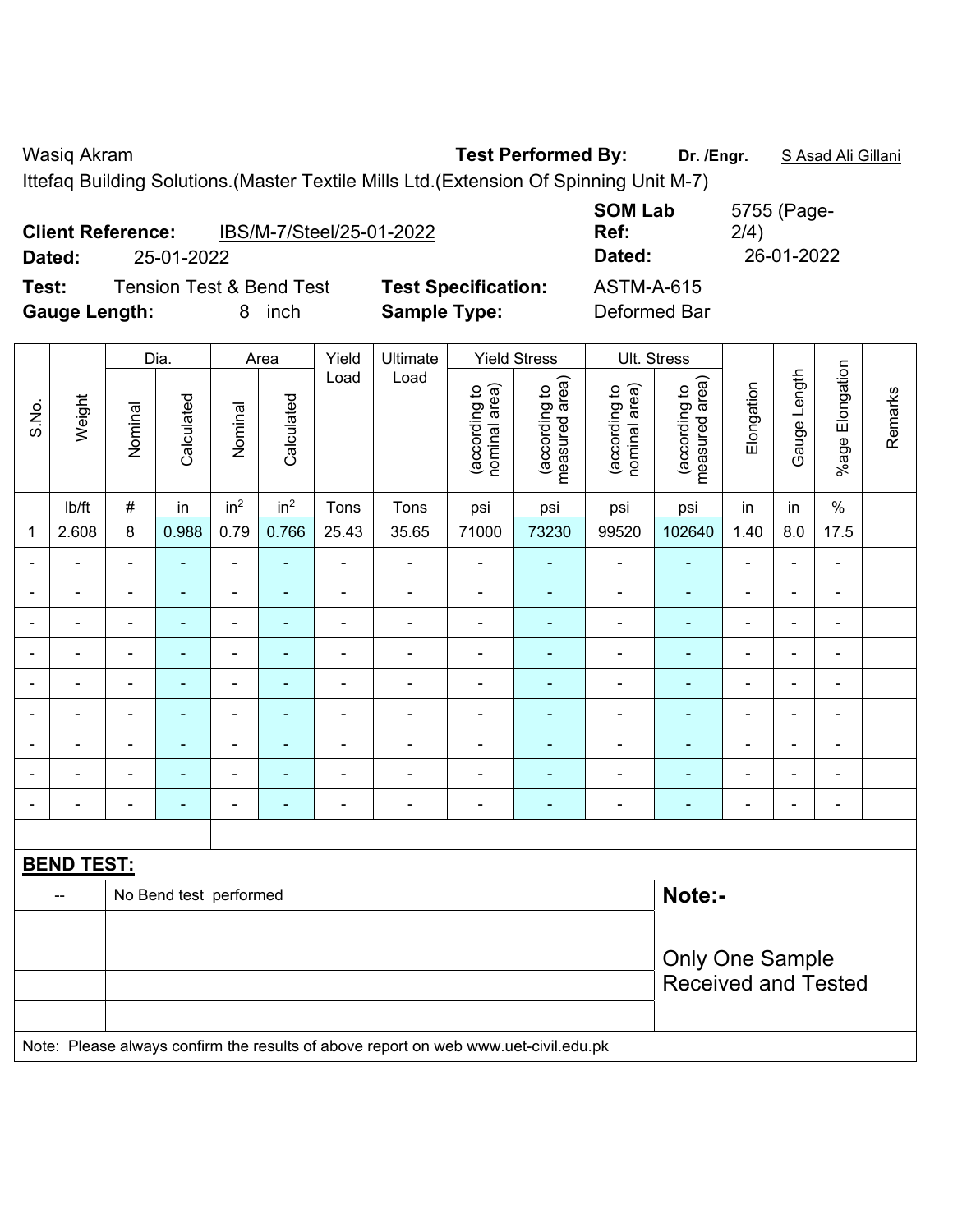| Dated:               | <b>Client Reference:</b><br>25-01-2022 | IBS/M-7/Steel/25-01-2022            |                            | <b>SOM Lab</b><br>Ref:<br>Dated: | 5755 (Page-<br>3/4)<br>26-01-2022 |
|----------------------|----------------------------------------|-------------------------------------|----------------------------|----------------------------------|-----------------------------------|
| Test:                |                                        | <b>Tension Test &amp; Bend Test</b> | <b>Test Specification:</b> | <b>ASTM-A-615</b>                |                                   |
| <b>Gauge Length:</b> |                                        | inch                                | <b>Sample Type:</b>        | Deformed Bar                     |                                   |

|                          |                   |                                  | Dia.                     |                          | Area            | Yield          | Ultimate                                                                            |                                | <b>Yield Stress</b>             |                                | Ult. Stress                     |                          |                          |                              |         |
|--------------------------|-------------------|----------------------------------|--------------------------|--------------------------|-----------------|----------------|-------------------------------------------------------------------------------------|--------------------------------|---------------------------------|--------------------------------|---------------------------------|--------------------------|--------------------------|------------------------------|---------|
| S.No.                    | Weight            | Nominal                          | Calculated               | Nominal                  | Calculated      | Load           | Load                                                                                | (according to<br>nominal area) | (according to<br>measured area) | (according to<br>nominal area) | measured area)<br>(according to | Elongation               | Gauge Length             | %age Elongation              | Remarks |
|                          | lb/ft             | $\#$                             | in                       | in <sup>2</sup>          | in <sup>2</sup> | Tons           | Tons                                                                                | psi                            | psi                             | psi                            | psi                             | in                       | in                       | $\%$                         |         |
| 1                        | 2.591             | $\,8\,$                          | 0.984                    | 0.79                     | 0.761           | 25.20          | 35.42                                                                               | 70350                          | 73030                           | 98890                          | 102660                          | 1.40                     | 8.0                      | 17.5                         |         |
| $\blacksquare$           | $\blacksquare$    | $\blacksquare$                   | $\blacksquare$           | $\blacksquare$           | ÷               | $\blacksquare$ | $\blacksquare$                                                                      | $\overline{\phantom{a}}$       | $\blacksquare$                  | $\overline{\phantom{a}}$       | $\blacksquare$                  | $\overline{\phantom{a}}$ | $\blacksquare$           | $\frac{1}{2}$                |         |
| $\blacksquare$           | ä,                | $\blacksquare$                   | $\blacksquare$           | $\blacksquare$           | $\blacksquare$  | ÷,             | $\blacksquare$                                                                      | $\blacksquare$                 | $\blacksquare$                  | $\overline{\phantom{a}}$       | $\blacksquare$                  | ÷,                       | ÷,                       | $\blacksquare$               |         |
|                          | ÷                 | $\blacksquare$                   | $\blacksquare$           | $\blacksquare$           | ٠               | $\blacksquare$ | $\blacksquare$                                                                      | $\blacksquare$                 | $\blacksquare$                  | ÷                              | ÷,                              | $\blacksquare$           | $\blacksquare$           | $\frac{1}{2}$                |         |
|                          | $\blacksquare$    | $\blacksquare$                   | $\blacksquare$           | $\blacksquare$           | $\blacksquare$  | $\blacksquare$ | $\overline{\phantom{a}}$                                                            | $\blacksquare$                 | $\blacksquare$                  | ۰                              | $\blacksquare$                  | $\blacksquare$           | $\overline{a}$           | $\frac{1}{2}$                |         |
|                          | L.                | $\blacksquare$                   | $\blacksquare$           | ä,                       | ٠               | $\blacksquare$ | ÷                                                                                   | $\blacksquare$                 | ä,                              | ä,                             | $\blacksquare$                  |                          | $\blacksquare$           | $\blacksquare$               |         |
|                          |                   |                                  | $\blacksquare$           | $\blacksquare$           |                 | $\blacksquare$ | $\overline{\phantom{0}}$                                                            | $\blacksquare$                 | $\overline{a}$                  | ۰                              | ٠                               |                          | $\overline{\phantom{0}}$ | ۰                            |         |
|                          | $\blacksquare$    |                                  | $\blacksquare$           | $\overline{\phantom{a}}$ | ٠               | $\blacksquare$ | $\blacksquare$                                                                      | $\blacksquare$                 | $\blacksquare$                  | $\blacksquare$                 | $\blacksquare$                  | $\blacksquare$           | $\overline{a}$           | $\blacksquare$               |         |
| $\overline{\phantom{0}}$ | ÷                 |                                  |                          | $\blacksquare$           |                 |                | ÷                                                                                   | $\blacksquare$                 | $\overline{a}$                  | ÷                              | $\blacksquare$                  | $\blacksquare$           | $\overline{a}$           | $\overline{\phantom{a}}$     |         |
| $\blacksquare$           | $\blacksquare$    | $\blacksquare$                   | $\overline{\phantom{a}}$ | $\overline{\phantom{a}}$ | $\blacksquare$  | $\blacksquare$ | $\blacksquare$                                                                      | $\blacksquare$                 | $\blacksquare$                  | $\qquad \qquad \blacksquare$   | $\blacksquare$                  | $\blacksquare$           | $\blacksquare$           | $\qquad \qquad \blacksquare$ |         |
|                          |                   |                                  |                          |                          |                 |                |                                                                                     |                                |                                 |                                |                                 |                          |                          |                              |         |
|                          | <b>BEND TEST:</b> |                                  |                          |                          |                 |                |                                                                                     |                                |                                 |                                |                                 |                          |                          |                              |         |
|                          |                   | Note:-<br>No Bend test performed |                          |                          |                 |                |                                                                                     |                                |                                 |                                |                                 |                          |                          |                              |         |
|                          |                   |                                  |                          |                          |                 |                |                                                                                     |                                |                                 |                                |                                 |                          |                          |                              |         |
|                          |                   |                                  |                          |                          |                 |                |                                                                                     |                                |                                 |                                | <b>Only One Sample</b>          |                          |                          |                              |         |
|                          |                   |                                  |                          |                          |                 |                |                                                                                     |                                |                                 |                                | <b>Received and Tested</b>      |                          |                          |                              |         |
|                          |                   |                                  |                          |                          |                 |                | Note: Please always confirm the results of above report on web www.uet-civil.edu.pk |                                |                                 |                                |                                 |                          |                          |                              |         |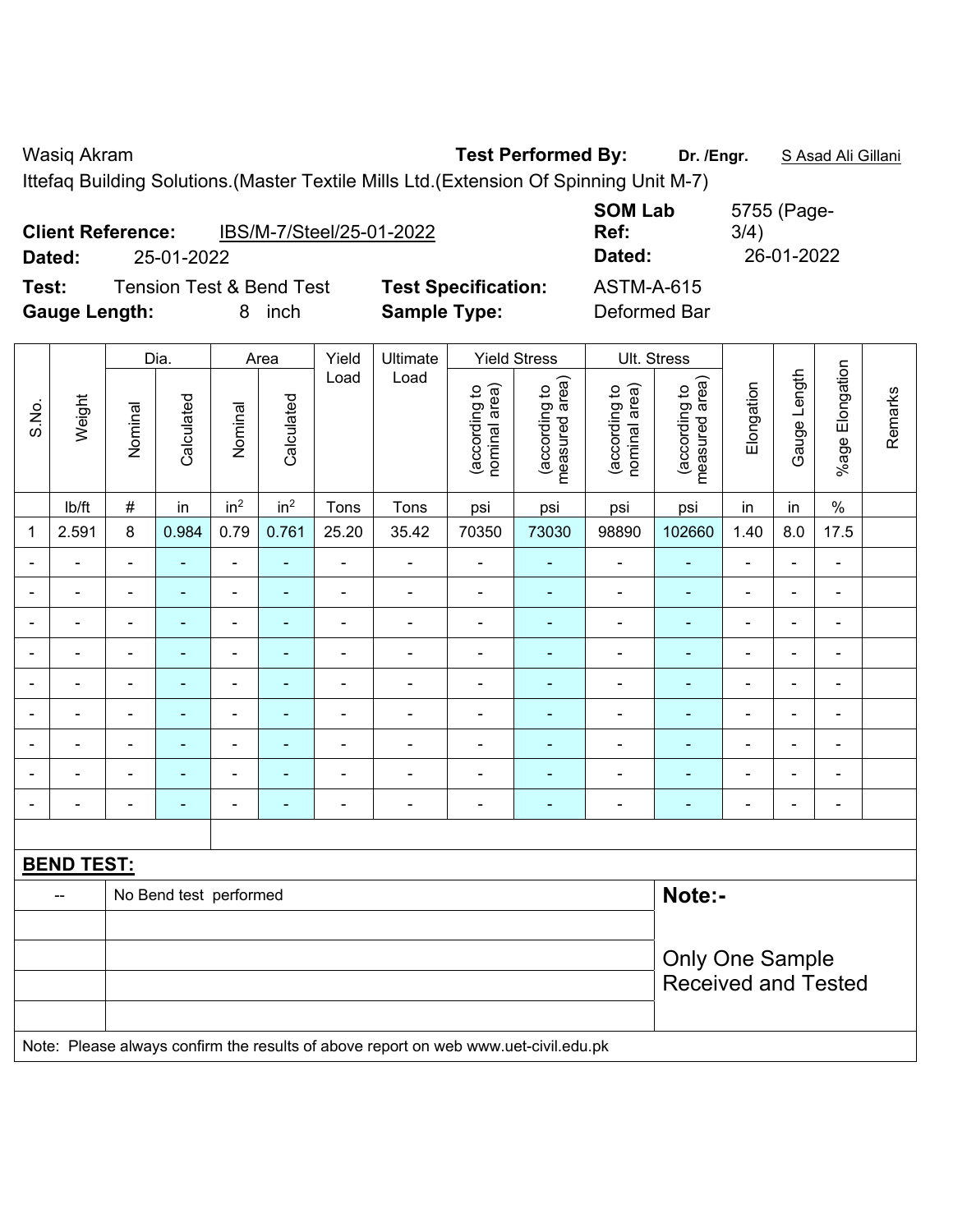5755 (Page-

**Dated:** 25-01-2022 **Dated:** 26-01-2022

4/4)

|                      | <b>Client Reference:</b> | IBS/M-7/Steel/25-01-2022            |                            | <b>SOM Lab</b><br>Ref: |
|----------------------|--------------------------|-------------------------------------|----------------------------|------------------------|
| Dated:               | 25-01-2022               |                                     |                            | Dated:                 |
| Test:                |                          | <b>Tension Test &amp; Bend Test</b> | <b>Test Specification:</b> | <b>ASTM-A-615</b>      |
| <b>Gauge Length:</b> |                          | inch                                | <b>Sample Type:</b>        | Deformed Bar           |

|                          |                   |                | Dia.                     |                 | Area                     | Yield                    | Ultimate                                                                            |                                | <b>Yield Stress</b>             |                                | Ult. Stress                     |                |                          |                          |         |
|--------------------------|-------------------|----------------|--------------------------|-----------------|--------------------------|--------------------------|-------------------------------------------------------------------------------------|--------------------------------|---------------------------------|--------------------------------|---------------------------------|----------------|--------------------------|--------------------------|---------|
| S.No.                    | Weight            | Nominal        | Calculated               | Nominal         | Calculated               | Load                     | Load                                                                                | nominal area)<br>(according to | (according to<br>measured area) | nominal area)<br>(according to | (according to<br>measured area) | Elongation     | Gauge Length             | %age Elongation          | Remarks |
|                          | Ib/ft             | $\#$           | in                       | in <sup>2</sup> | in <sup>2</sup>          | Tons                     | Tons                                                                                | psi                            | psi                             | psi                            | psi                             | in             | in                       | $\%$                     |         |
| $\mathbf 1$              | 0.665             | $\overline{4}$ | 0.498                    | 0.20            | 0.195                    | 6.68                     | 8.92                                                                                | 73630                          | 75520                           | 98360                          | 100880                          | 1.20           | 8.0                      | 15.0                     |         |
| $\overline{2}$           | 0.663             | 4              | 0.498                    | 0.20            | 0.195                    | 6.68                     | 8.94                                                                                | 73630                          | 75520                           | 98580                          | 101110                          | 1.20           | 8.0                      | 15.0                     |         |
| $\overline{\phantom{a}}$ | $\blacksquare$    | $\blacksquare$ | ÷,                       | $\blacksquare$  | $\blacksquare$           | $\blacksquare$           | $\blacksquare$                                                                      | $\blacksquare$                 | $\blacksquare$                  | $\blacksquare$                 | ÷,                              | $\blacksquare$ | $\overline{\phantom{0}}$ | $\blacksquare$           |         |
|                          | ä,                | $\blacksquare$ | ÷,                       | $\blacksquare$  | $\blacksquare$           | $\blacksquare$           | $\blacksquare$                                                                      | $\blacksquare$                 | ÷                               | ÷,                             | ÷,                              | $\blacksquare$ | ÷,                       | $\blacksquare$           |         |
|                          |                   |                | $\overline{\phantom{0}}$ | $\blacksquare$  |                          | $\overline{\phantom{a}}$ | $\blacksquare$                                                                      | $\blacksquare$                 | $\blacksquare$                  | $\blacksquare$                 | $\blacksquare$                  |                | $\blacksquare$           | $\overline{\phantom{0}}$ |         |
|                          |                   |                |                          | $\blacksquare$  |                          |                          |                                                                                     | $\overline{\phantom{0}}$       |                                 | $\blacksquare$                 |                                 |                | $\blacksquare$           | $\blacksquare$           |         |
|                          | $\blacksquare$    |                | $\blacksquare$           | $\blacksquare$  |                          | $\blacksquare$           | $\blacksquare$                                                                      | $\blacksquare$                 | ٠                               | $\blacksquare$                 | $\overline{\phantom{0}}$        | $\blacksquare$ | $\overline{a}$           | $\blacksquare$           |         |
| $\blacksquare$           | ä,                | $\blacksquare$ | $\blacksquare$           | $\blacksquare$  | $\blacksquare$           | $\blacksquare$           | $\blacksquare$                                                                      | $\blacksquare$                 | $\blacksquare$                  | $\blacksquare$                 | $\blacksquare$                  | $\blacksquare$ | $\blacksquare$           | $\blacksquare$           |         |
|                          | $\blacksquare$    | $\blacksquare$ | $\blacksquare$           | $\blacksquare$  | $\overline{\phantom{a}}$ | Ē,                       | $\blacksquare$                                                                      | $\overline{\phantom{0}}$       | $\blacksquare$                  | $\overline{\phantom{0}}$       | $\blacksquare$                  | $\blacksquare$ | $\overline{a}$           | $\overline{\phantom{a}}$ |         |
| $\overline{\phantom{0}}$ | Ē,                |                | ÷,                       | $\blacksquare$  | $\blacksquare$           | $\blacksquare$           | $\blacksquare$                                                                      | $\blacksquare$                 | $\blacksquare$                  | $\blacksquare$                 | ÷                               | $\blacksquare$ | ÷                        | $\blacksquare$           |         |
|                          |                   |                |                          |                 |                          |                          |                                                                                     |                                |                                 |                                |                                 |                |                          |                          |         |
|                          | <b>BEND TEST:</b> |                |                          |                 |                          |                          |                                                                                     |                                |                                 |                                |                                 |                |                          |                          |         |
|                          |                   |                | No Bend test performed   |                 |                          |                          |                                                                                     |                                |                                 |                                | Note:-                          |                |                          |                          |         |
|                          |                   |                |                          |                 |                          |                          |                                                                                     |                                |                                 |                                |                                 |                |                          |                          |         |
|                          |                   |                |                          |                 |                          |                          |                                                                                     |                                |                                 |                                | <b>Only Two Samples</b>         |                |                          |                          |         |
|                          |                   |                |                          |                 |                          |                          |                                                                                     |                                |                                 |                                | <b>Received and Tested</b>      |                |                          |                          |         |
|                          |                   |                |                          |                 |                          |                          | Note: Please always confirm the results of above report on web www.uet-civil.edu.pk |                                |                                 |                                |                                 |                |                          |                          |         |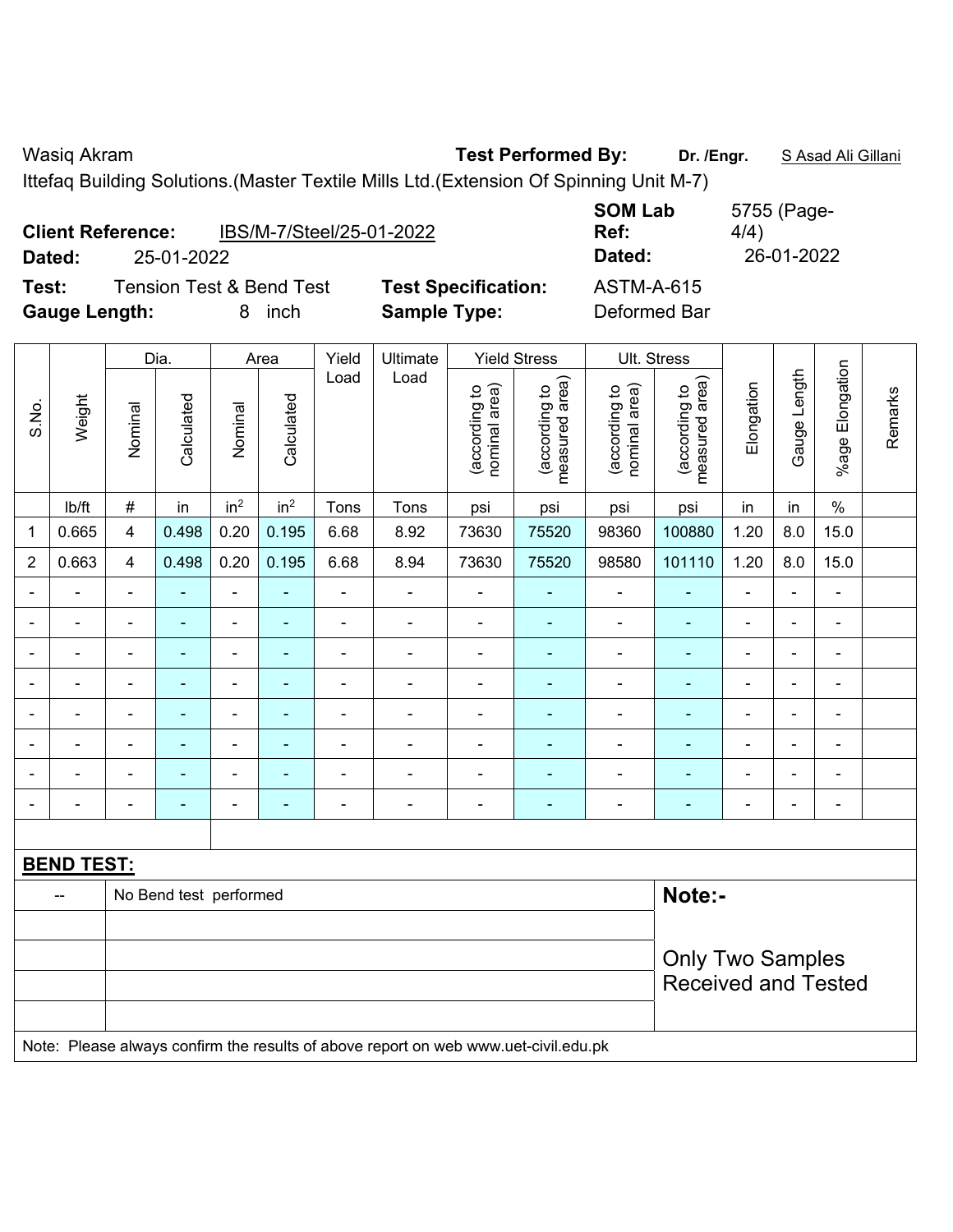Mansoor Ramzan Baloch **Test Performed By:** Dr. /Engr. **Asad Ali Gillani** Director Ramzan & Sons Pvt.Ltd.

# **Client Reference:** RSL/UET/Steel Bars/190

**Dated:** 18-01-2022 **Dated:** 26-01-2022

**Test:** Tension Test & Bend Test **Test Specification:** ASTM-A-615 **Gauge Length:** 8 inch **Sample Type:** Deformed Bar (YRMCT Imported)

| <b>SOM Lab</b> | 5756 (Page- |
|----------------|-------------|
| Ref:           | 1/1)        |
| Dated:         | 26-01-2022  |

|                |                   |                                                                  | Dia.       |                 | Area            | Yield | Ultimate                                                                            |                                | <b>Yield Stress</b>             |                                | Ult. Stress                     |                |                |                       |         |
|----------------|-------------------|------------------------------------------------------------------|------------|-----------------|-----------------|-------|-------------------------------------------------------------------------------------|--------------------------------|---------------------------------|--------------------------------|---------------------------------|----------------|----------------|-----------------------|---------|
| S.No.          | Weight            | Nominal                                                          | Calculated | Nominal         | Calculated      | Load  | Load                                                                                | nominal area)<br>(according to | (according to<br>measured area) | (according to<br>nominal area) | measured area)<br>(according to | Elongation     | Gauge Length   | Elongation<br>$%$ age | Remarks |
|                | lb/ft             | #                                                                | in         | in <sup>2</sup> | in <sup>2</sup> | Tons  | Tons                                                                                | psi                            | psi                             | psi                            | psi                             | in             | in             | $\%$                  |         |
| 1              | 2.568             | 8                                                                | 0.980      | 0.79            | 0.755           | 26.32 | 33.30                                                                               | 73480                          | 76890                           | 92970                          | 97280                           | 1.40           | 8.0            | 17.5                  |         |
| $\overline{2}$ | 2.574             | 8                                                                | 0.981      | 0.79            | 0.756           | 26.32 | 33.33                                                                               | 73480                          | 76790                           | 93060                          | 97240                           | 1.50           | 8.0            | 18.8                  |         |
| 3              | 1.548             | 6                                                                | 0.761      | 0.44            | 0.455           | 15.31 | 19.32                                                                               | 76750                          | 74220                           | 96830                          | 93630                           | 1.40           | 8.0            | 17.5                  |         |
| 4              | 1.543             | 6                                                                | 0.759      | 0.44            | 0.453           | 15.60 | 19.88                                                                               | 78180                          | 75930                           | 99640                          | 96780                           | 1.40           | 8.0            | 17.5                  |         |
| 5              | 1.205             | 5                                                                | 0.671      | 0.31            | 0.354           | 13.78 | 16.77                                                                               | 98050                          | 85860                           | 119300                         | 104470                          | 1.00           | 8.0            | 12.5                  |         |
| 6              | 1.207             | 5                                                                | 0.672      | 0.31            | 0.355           | 13.68 | 16.84                                                                               | 97330                          | 84990                           | 119810                         | 104620                          | 1.10           | 8.0            | 13.8                  |         |
| $\overline{7}$ | 0.588             | 4                                                                | 0.469      | 0.20            | 0.173           | 6.17  | 7.51                                                                                | 68010                          | 78620                           | 82850                          | 95780                           | 1.20           | 8.0            | 15.0                  |         |
| 8              | 0.590             | 4                                                                | 0.469      | 0.20            | 0.173           | 6.22  | 7.56                                                                                | 68570                          | 79270                           | 83410                          | 96430                           | 1.30           | 8.0            | 16.3                  |         |
|                |                   |                                                                  |            |                 |                 |       |                                                                                     |                                |                                 |                                |                                 |                |                |                       |         |
|                |                   | $\blacksquare$                                                   |            | $\blacksquare$  |                 | L,    | $\blacksquare$                                                                      | $\blacksquare$                 | $\blacksquare$                  | $\blacksquare$                 | ۰                               | $\blacksquare$ | $\blacksquare$ | $\blacksquare$        |         |
|                |                   |                                                                  |            |                 |                 |       |                                                                                     |                                |                                 |                                |                                 |                |                |                       |         |
|                | <b>BEND TEST:</b> |                                                                  |            |                 |                 |       |                                                                                     |                                |                                 |                                |                                 |                |                |                       |         |
|                | # 8               |                                                                  |            |                 |                 |       | Sample bend through 180 degrees Satisfactorily without any crack                    |                                |                                 |                                | Note:-                          |                |                |                       |         |
|                | #6                | Sample bend through 180 degrees Satisfactorily without any crack |            |                 |                 |       |                                                                                     |                                |                                 |                                |                                 |                |                |                       |         |
|                | #5                |                                                                  |            |                 |                 |       | Sample bend through 180 degrees Satisfactorily without any crack                    |                                |                                 |                                | <b>Only Twelve Samples</b>      |                |                |                       |         |
|                | #4                |                                                                  |            |                 |                 |       | Sample bend through 180 degrees Satisfactorily without any crack                    |                                |                                 |                                | <b>Received and Tested</b>      |                |                |                       |         |
|                |                   |                                                                  |            |                 |                 |       |                                                                                     |                                |                                 |                                |                                 |                |                |                       |         |
|                |                   |                                                                  |            |                 |                 |       | Note: Please always confirm the results of above report on web www.uet-civil.edu.pk |                                |                                 |                                |                                 |                |                |                       |         |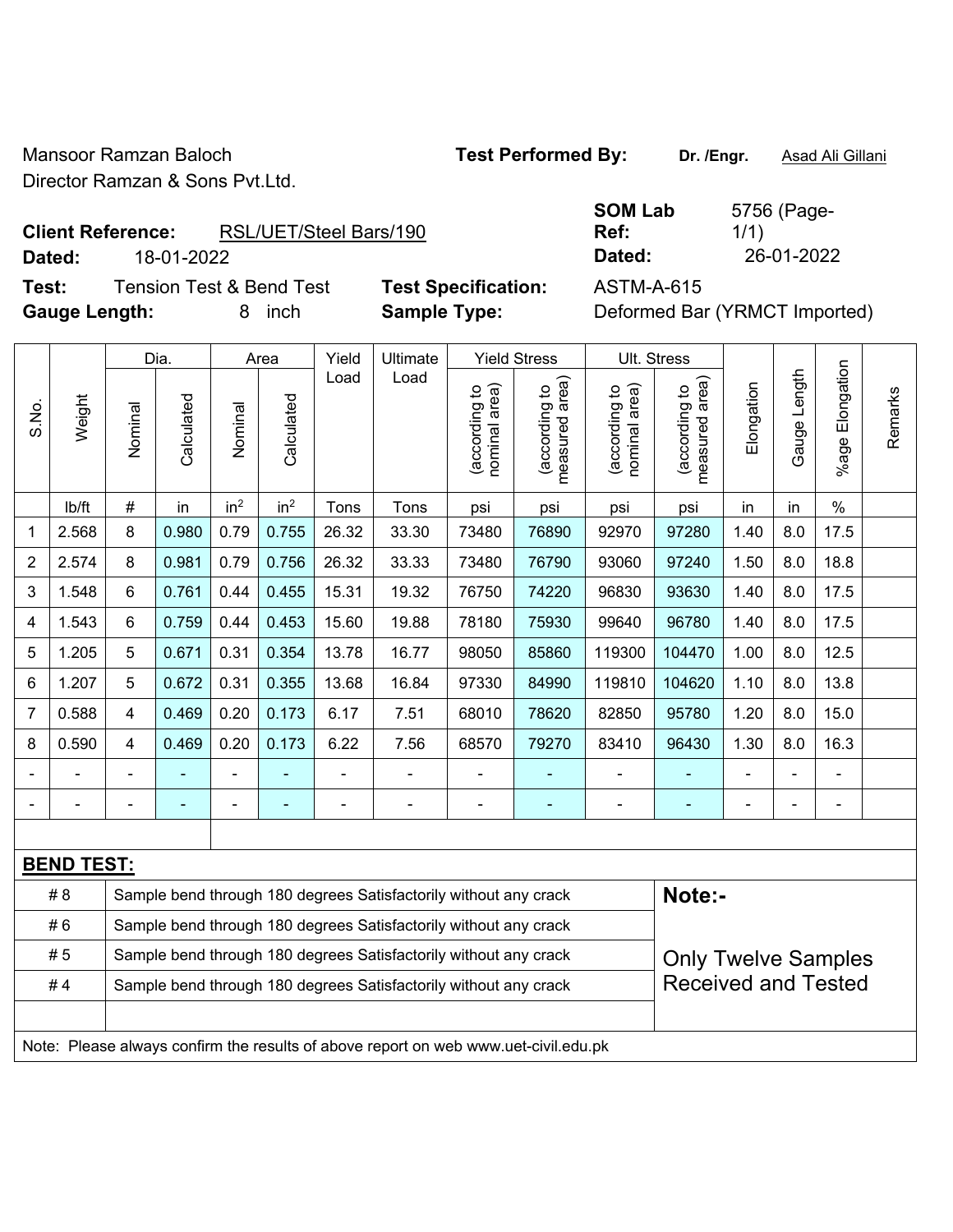Barkallah Tahir, PE **Test Performed By:** Dr. /Engr. **Asad Ali Gillani** 

RE Sitara Heights.(Sitara Icon Tower Faislabad)

| <b>Client Reference:</b> | SHPL/ICON/FSD/01 |
|--------------------------|------------------|
|                          |                  |

**Test:** Tension Test & Bend Test **Test Specification:** ASTM-A-615 **Gauge Length:** 8 inch **Sample Type:** Deformed Bar

|                |                          |                                                         | Dia.           |                          | Area            | Yield          | Ultimate                                                                            |                                | <b>Yield Stress</b>             |                                | Ult. Stress                     |                |                |                      |         |
|----------------|--------------------------|---------------------------------------------------------|----------------|--------------------------|-----------------|----------------|-------------------------------------------------------------------------------------|--------------------------------|---------------------------------|--------------------------------|---------------------------------|----------------|----------------|----------------------|---------|
| S.No.          | Weight                   | Nominal                                                 | Calculated     | Nominal                  | Calculated      | Load           | Load                                                                                | (according to<br>nominal area) | (according to<br>measured area) | nominal area)<br>(according to | (according to<br>measured area) | Elongation     | Gauge Length   | Elongation<br>%age I | Remarks |
|                | Ib/ft                    | $\#$                                                    | in             | in <sup>2</sup>          | in <sup>2</sup> | Tons           | Tons                                                                                | psi                            | psi                             | psi                            | psi                             | in             | in             | $\%$                 |         |
| 1              | 1.480                    | 6                                                       | 0.744          | 0.44                     | 0.435           | 15.44          | 19.98                                                                               | 77410                          | 78300                           | 100150                         | 101300                          | 1.40           | 8.0            | 17.5                 |         |
| $\overline{2}$ | 1.479                    | 6                                                       | 0.744          | 0.44                     | 0.435           | 15.34          | 18.93                                                                               | 76900                          | 77780                           | 94880                          | 95980                           | 1.30           | 8.0            | 16.3                 |         |
| $\blacksquare$ | $\overline{\phantom{0}}$ | $\blacksquare$                                          | $\blacksquare$ | ä,                       | Ξ               | $\blacksquare$ | $\blacksquare$                                                                      | $\qquad \qquad \blacksquare$   | ä,                              | ÷,                             | ÷                               | $\blacksquare$ | $\blacksquare$ | ÷,                   |         |
|                | $\blacksquare$           | $\blacksquare$                                          | $\blacksquare$ | $\blacksquare$           | ÷,              | $\blacksquare$ | $\overline{\phantom{a}}$                                                            | $\qquad \qquad \blacksquare$   | ۰                               | $\blacksquare$                 | ÷                               | $\blacksquare$ | ä,             | $\blacksquare$       |         |
|                | $\blacksquare$           | $\overline{\phantom{a}}$                                | $\blacksquare$ | $\blacksquare$           | ۰               | $\blacksquare$ | ä,                                                                                  | ä,                             | $\blacksquare$                  | $\blacksquare$                 | ۰                               | $\blacksquare$ | $\blacksquare$ | $\blacksquare$       |         |
|                | -                        | $\blacksquare$                                          | ٠              | $\overline{\phantom{0}}$ | ٠               | $\blacksquare$ | $\blacksquare$                                                                      | ÷                              | $\blacksquare$                  | ÷                              | ۰                               | $\blacksquare$ |                | $\blacksquare$       |         |
|                |                          |                                                         |                |                          |                 |                | $\blacksquare$                                                                      |                                | $\blacksquare$                  | ۰                              | $\blacksquare$                  |                |                |                      |         |
|                |                          |                                                         |                |                          |                 |                |                                                                                     |                                |                                 | ÷                              |                                 |                |                | ÷                    |         |
|                |                          |                                                         |                |                          |                 |                | $\blacksquare$                                                                      | $\blacksquare$                 | $\blacksquare$                  | $\blacksquare$                 |                                 | $\blacksquare$ |                | $\blacksquare$       |         |
|                | $\overline{a}$           | $\blacksquare$                                          | ٠              | $\overline{a}$           |                 |                | $\overline{a}$                                                                      | ÷                              | ä,                              | ÷                              | ÷                               |                | ä,             | $\blacksquare$       |         |
|                |                          |                                                         |                |                          |                 |                |                                                                                     |                                |                                 |                                |                                 |                |                |                      |         |
|                | <b>BEND TEST:</b>        |                                                         |                |                          |                 |                |                                                                                     |                                |                                 |                                |                                 |                |                |                      |         |
|                | #6                       |                                                         |                |                          |                 |                | Sample bend through 180 degrees Satisfactorily without any crack                    |                                |                                 |                                | Note:-                          |                |                |                      |         |
|                |                          |                                                         |                |                          |                 |                |                                                                                     |                                |                                 |                                |                                 |                |                |                      |         |
|                |                          | <b>Only Three Samples</b><br><b>Received and Tested</b> |                |                          |                 |                |                                                                                     |                                |                                 |                                |                                 |                |                |                      |         |
|                |                          |                                                         |                |                          |                 |                | Note: Please always confirm the results of above report on web www.uet-civil.edu.pk |                                |                                 |                                |                                 |                |                |                      |         |

**SOM Lab Ref:**  5757(Page-1/1) **Dated:** 26-01-2022 **Dated:** 26-01-2022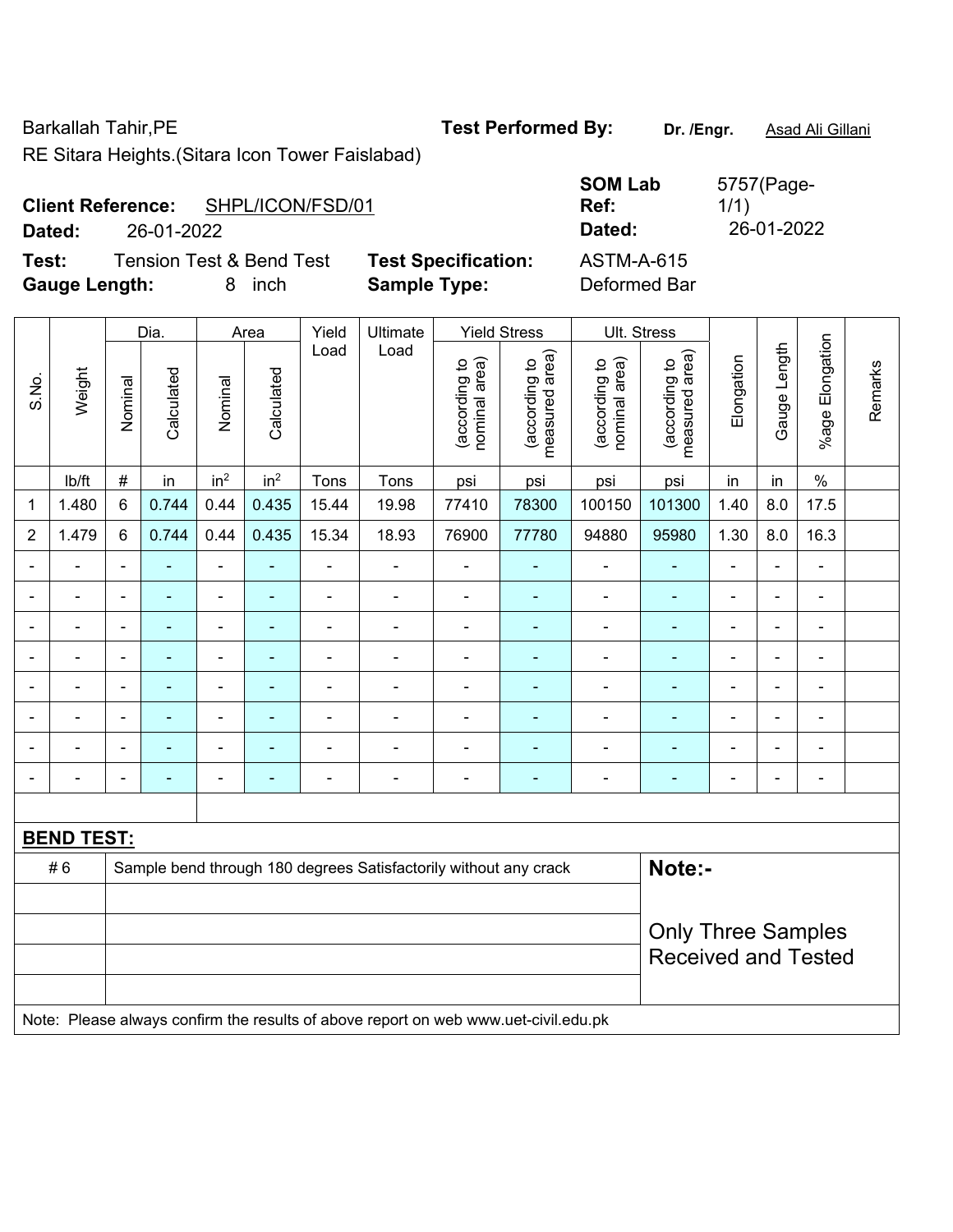Muhammad Imran Khan **Test Performed By: Dr. /Engr.** S Asad Ali Gillani ME ECSP,(Reconstruction Of PIPAL House A-Block Lahore)

## Client Reference: 343/ECSP/PH/

**Dated:** 26-01-2022 **Dated:** 26-01-2022

**Test:** Tension Test & Bend Test **Test Specification:** ASTM-A-615 **Gauge Length:** 8 inch **Sample Type:** Deformed Bar (Kamran Steel)

| $188907$ , $10001$ , $20110$ , $37$ |           |
|-------------------------------------|-----------|
|                                     | <b>SC</b> |
| /ME/02                              | R         |

| <b>SOM Lab</b> | 5758 (Page- |
|----------------|-------------|
| Ref:           | 1/1)        |
| Dated:         | 26-01-2022  |

|                |                   |                                                                                              | Dia.<br>Area |                 | <b>Yield Stress</b><br>Yield<br>Ultimate |       |                                                                                     | Ult. Stress                    |                                             |                                |                                 |            |                |                       |         |
|----------------|-------------------|----------------------------------------------------------------------------------------------|--------------|-----------------|------------------------------------------|-------|-------------------------------------------------------------------------------------|--------------------------------|---------------------------------------------|--------------------------------|---------------------------------|------------|----------------|-----------------------|---------|
| S.No.          | Weight            | Nominal                                                                                      | Calculated   | Nominal         | Calculated                               | Load  | Load                                                                                | nominal area)<br>(according to | (according to<br>neasured area)<br>measured | nominal area)<br>(according to | (according to<br>measured area) | Elongation | Gauge Length   | Elongation<br>$%$ age | Remarks |
|                | lb/ft             | #                                                                                            | in           | in <sup>2</sup> | in <sup>2</sup>                          | Tons  | Tons                                                                                | psi                            | psi                                         | psi                            | psi                             | in         | in             | $\%$                  |         |
| 1              | 2.620             | 8                                                                                            | 0.990        | 0.79            | 0.770                                    | 25.66 | 35.52                                                                               | 71630                          | 73490                                       | 99180                          | 101750                          | 1.30       | 8.0            | 16.3                  |         |
| $\overline{2}$ | 2.612             | 8                                                                                            | 0.989        | 0.79            | 0.768                                    | 25.05 | 35.24                                                                               | 69920                          | 71930                                       | 98380                          | 101200                          | 1.30       | 8.0            | 16.3                  |         |
| 3              | 1.472             | 6                                                                                            | 0.743        | 0.44            | 0.433                                    | 13.25 | 18.57                                                                               | 66430                          | 67500                                       | 93100                          | 94600                           | 1.30       | 8.0            | 16.3                  |         |
| 4              | 1.473             | 6                                                                                            | 0.743        | 0.44            | 0.433                                    | 13.15 | 18.52                                                                               | 65910                          | 66980                                       | 92840                          | 94340                           | 1.40       | 8.0            | 17.5                  |         |
| 5              | 0.653             | 4                                                                                            | 0.494        | 0.20            | 0.192                                    | 6.17  | 8.56                                                                                | 68010                          | 70840                                       | 94420                          | 98360                           | 1.30       | 8.0            | 16.3                  |         |
| 6              | 0.661             | 4                                                                                            | 0.497        | 0.20            | 0.194                                    | 6.29  | 8.63                                                                                | 69360                          | 71500                                       | 95210                          | 98160                           | 1.20       | 8.0            | 15.0                  |         |
|                |                   |                                                                                              |              | -               |                                          | ä,    | ÷.                                                                                  |                                | ÷,                                          | $\blacksquare$                 |                                 |            | ä,             | ÷.                    |         |
|                |                   |                                                                                              |              | ۰               |                                          |       | $\blacksquare$                                                                      |                                | ÷                                           | ۰                              |                                 |            |                | $\blacksquare$        |         |
|                |                   |                                                                                              |              | -               |                                          |       | ÷                                                                                   | $\blacksquare$                 | ä,                                          | -                              | ÷                               |            |                | ÷                     |         |
|                |                   | $\blacksquare$                                                                               | ۰            | $\blacksquare$  | ۰                                        | -     | $\overline{a}$                                                                      | $\blacksquare$                 | ٠                                           | $\blacksquare$                 |                                 |            | $\overline{a}$ | $\overline{a}$        |         |
|                |                   |                                                                                              |              |                 |                                          |       |                                                                                     |                                |                                             |                                |                                 |            |                |                       |         |
|                | <b>BEND TEST:</b> |                                                                                              |              |                 |                                          |       |                                                                                     |                                |                                             |                                |                                 |            |                |                       |         |
|                | # 8               |                                                                                              |              |                 |                                          |       | Sample bend through 180 degrees Satisfactorily without any crack                    |                                |                                             |                                | Note:-                          |            |                |                       |         |
|                | #6                | Sample bend through 180 degrees Satisfactorily without any crack                             |              |                 |                                          |       |                                                                                     |                                |                                             |                                |                                 |            |                |                       |         |
|                | #4                | Sample bend through 180 degrees Satisfactorily without any crack<br><b>Only Nine Samples</b> |              |                 |                                          |       |                                                                                     |                                |                                             |                                |                                 |            |                |                       |         |
|                |                   |                                                                                              |              |                 |                                          |       |                                                                                     |                                | <b>Received and Tested</b>                  |                                |                                 |            |                |                       |         |
|                |                   |                                                                                              |              |                 |                                          |       |                                                                                     |                                |                                             |                                |                                 |            |                |                       |         |
|                |                   |                                                                                              |              |                 |                                          |       | Note: Please always confirm the results of above report on web www.uet-civil.edu.pk |                                |                                             |                                |                                 |            |                |                       |         |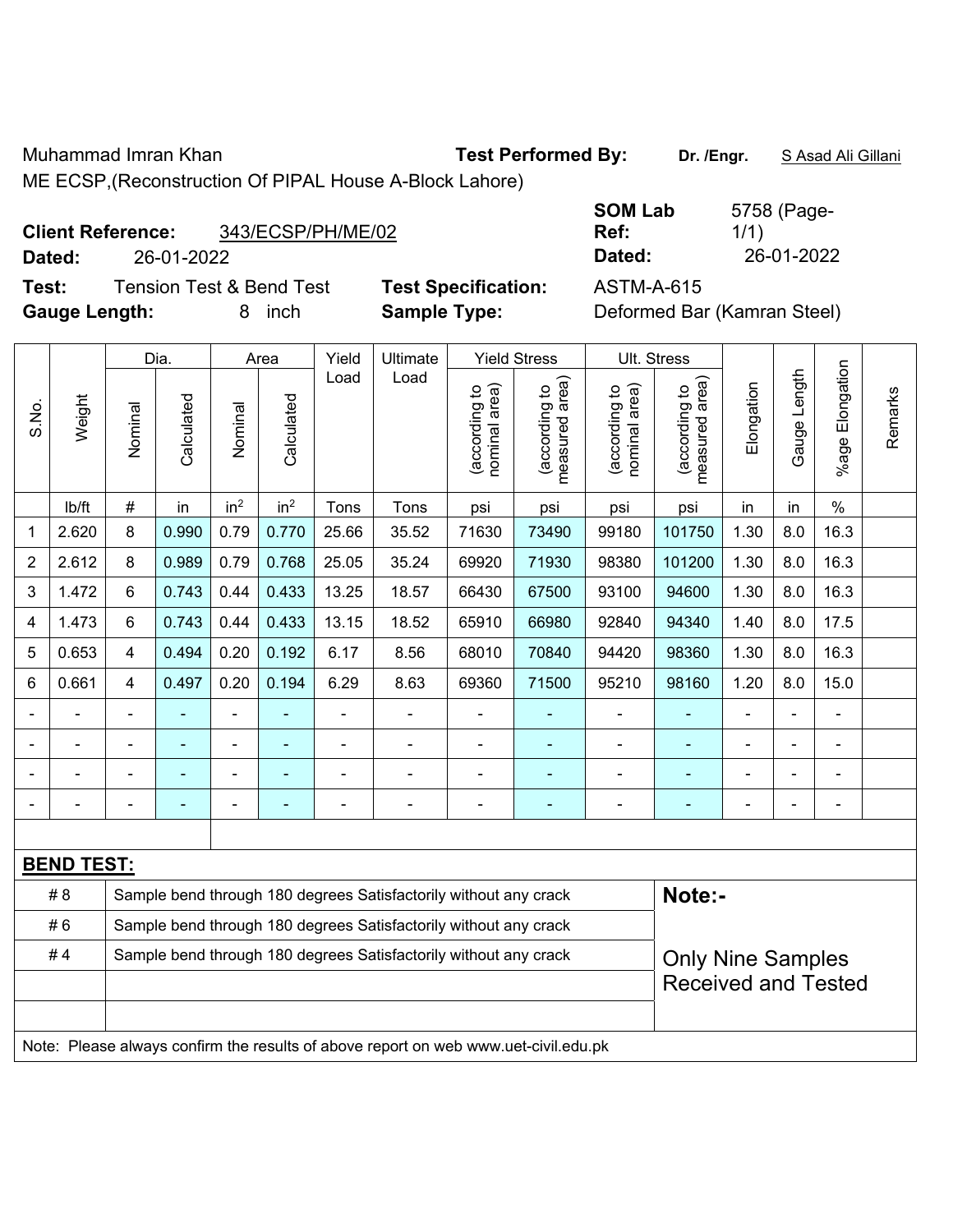**Test Performed By: Dr. /Engr.** S. Asad Ali Gillani

Maj Adnan Khalid ®

Dy Dir MTL.

DHA,Lahore

Testing of Anchor Bolts-External Electification System (U/G) of IVY Green Sector-Z DHA

Ph-VIII (M/S NLC)

**Client Reference:** 408/241/32/Lab/24/66 **Dated:** 21-01-2022 **SOM Lab Ref:** CED/SOM/5745(Page-1/1) **Dated:** 26-01-2022

 **Test:** Tension Test **Test Specification:** ASTM-F -1554

**Sample Type:** Anchor Bolt (Y-Type) **Gauge Length:** 50 mm

| O<br>ഗ | Dia | Area | Yield<br>Load | Ultimate<br>Load | Yield<br><b>Stress</b> | Ultimate.<br><b>Stress</b> | ءِ<br>ā<br>ත<br>Ш | 。<br>ō<br>ჭ<br>ω<br>O | gation<br>$\circ$<br>靣<br>age<br>వి | rea<br>'ত<br>ີ<br>◇<br>uctio<br>د<br>Red |
|--------|-----|------|---------------|------------------|------------------------|----------------------------|-------------------|-----------------------|-------------------------------------|------------------------------------------|
|--------|-----|------|---------------|------------------|------------------------|----------------------------|-------------------|-----------------------|-------------------------------------|------------------------------------------|